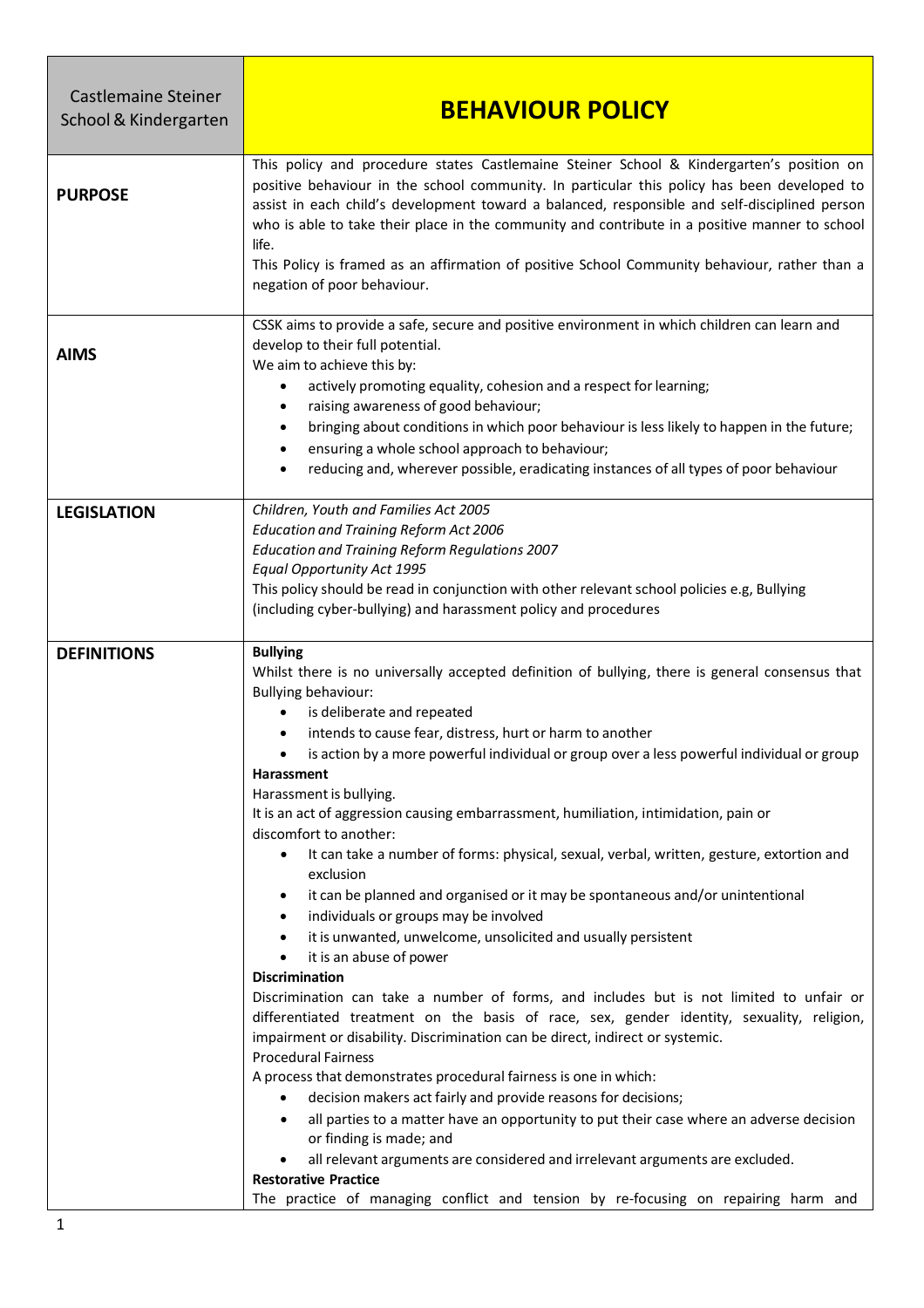|                  | strengthening relationships. It endeavours to replace punitive disciplinary processes with those<br>that support the student to restore relationships harmed by their behaviour.<br>Racism<br>In Australia, the Human Rights and Equal Opportunity Commission (1998) defines: Racism is an<br>ideology that gives expression to myths about other racial and ethnic groups, that devalues and<br>renders inferior those groups, that reflects and is perpetuated by deeply rooted historical, social,<br>cultural and power inequalities in society.<br>Racism has its roots in the belief that some people are superior because they belong to a<br>particular race, ethnic or national group. The concept of race is a social construct, not a scientific<br>one. Racist attitudes and beliefs are misconceptions about people based on perceived racial<br>lines and are often founded on the fear of difference, including differences in customs, values,<br>religion, physical appearance and ways of living and viewing the world. This includes negative<br>attitudes towards the use of:<br>different languages,<br>$\bullet$<br>foreign accents or<br>٠<br>the use of non-standard variations of a dominant community language<br>$\bullet$                                                                                                                                                                                                                                                                                                                                                                                                                                                                                                                                                                                                                                                                                                                                                                             |
|------------------|-----------------------------------------------------------------------------------------------------------------------------------------------------------------------------------------------------------------------------------------------------------------------------------------------------------------------------------------------------------------------------------------------------------------------------------------------------------------------------------------------------------------------------------------------------------------------------------------------------------------------------------------------------------------------------------------------------------------------------------------------------------------------------------------------------------------------------------------------------------------------------------------------------------------------------------------------------------------------------------------------------------------------------------------------------------------------------------------------------------------------------------------------------------------------------------------------------------------------------------------------------------------------------------------------------------------------------------------------------------------------------------------------------------------------------------------------------------------------------------------------------------------------------------------------------------------------------------------------------------------------------------------------------------------------------------------------------------------------------------------------------------------------------------------------------------------------------------------------------------------------------------------------------------------------------------------------------------------------------------------------------------------------------------|
| <b>RATIONALE</b> | Positive behaviours are most effectively supported through relationship-based whole-school and<br>classroom practices. However, it is recognised that some individuals and groups of students<br>require additional support in the development of pro-social, positive behaviours. For most of<br>these children and young people, the development of pro-social behaviour is achieved in stages,<br>and requires reinforcement and acknowledgement to support each step towards positive<br>improvement.<br>Some students who are at risk of disengagement from their learning require evidence-based,<br>targeted interventions that are monitored regularly to assist them to improve their wellbeing<br>and educational performance. These students are best supported in calm, consistent and<br>predictable school classrooms and environments that recognise their individual needs and<br>provide appropriate support.<br>Students with problem behaviours can be responded to through a staged response.<br>Corporal Punishment is prohibited in all Victorian schools. Corporal punishment must NOT be<br>used at the School under any circumstances.                                                                                                                                                                                                                                                                                                                                                                                                                                                                                                                                                                                                                                                                                                                                                                                                                                                                   |
| <b>POLICY</b>    | CSSK will support positive behavior in the school through strategies to encourage positive<br>behaviour and through targeted intervention to address negative behaviour. We use a<br>restorative justice approach, with further disciplinary processes when this approach has not<br>resulted in the desired change in behaviours, or if the seriousness of the behaviour warrants<br>immediate intervention. (See Appendix C - Formal Student Disciplinary Action Procedure)<br><b>Prevention</b><br>We are committed to the implementation of preventative and early intervention strategies to<br>support positive behaviours and the regular review of these processes. Prevention and early<br>intervention strategies will:<br>define and teach school-wide and classroom expectations<br>$\bullet$<br>establish consistent school-wide and classroom processes for early identification of<br>٠<br>student experiencing academic and/or behavioural difficulty<br>provide school-wide and classroom processes for ongoing collection and use of data for<br>٠<br>decision- making<br>empower students by creating multiple opportunities for them to take responsibility<br>٠<br>and be involved in decision-making<br>provide a physical environment conducive to positive behaviours and effective<br>$\bullet$<br>engagement in learning<br>use evidence-based interventions, monitored regularly for those students who face<br>$\bullet$<br>difficulty with behaviour<br>Intervention<br>When concerns arise about a student's behavior, or when a student displays chronic patterns of<br>problem behaviour, a more targeted response is required to support the child or young person.<br>It is important that intervention strategies meet the following criteria:<br>intervention practices should occur in the classroom as the first option and should<br>$\bullet$<br>always involve the classroom teacher/s<br>Intervention may involve formal discipline in line with the school's disciplinary<br>$\bullet$ |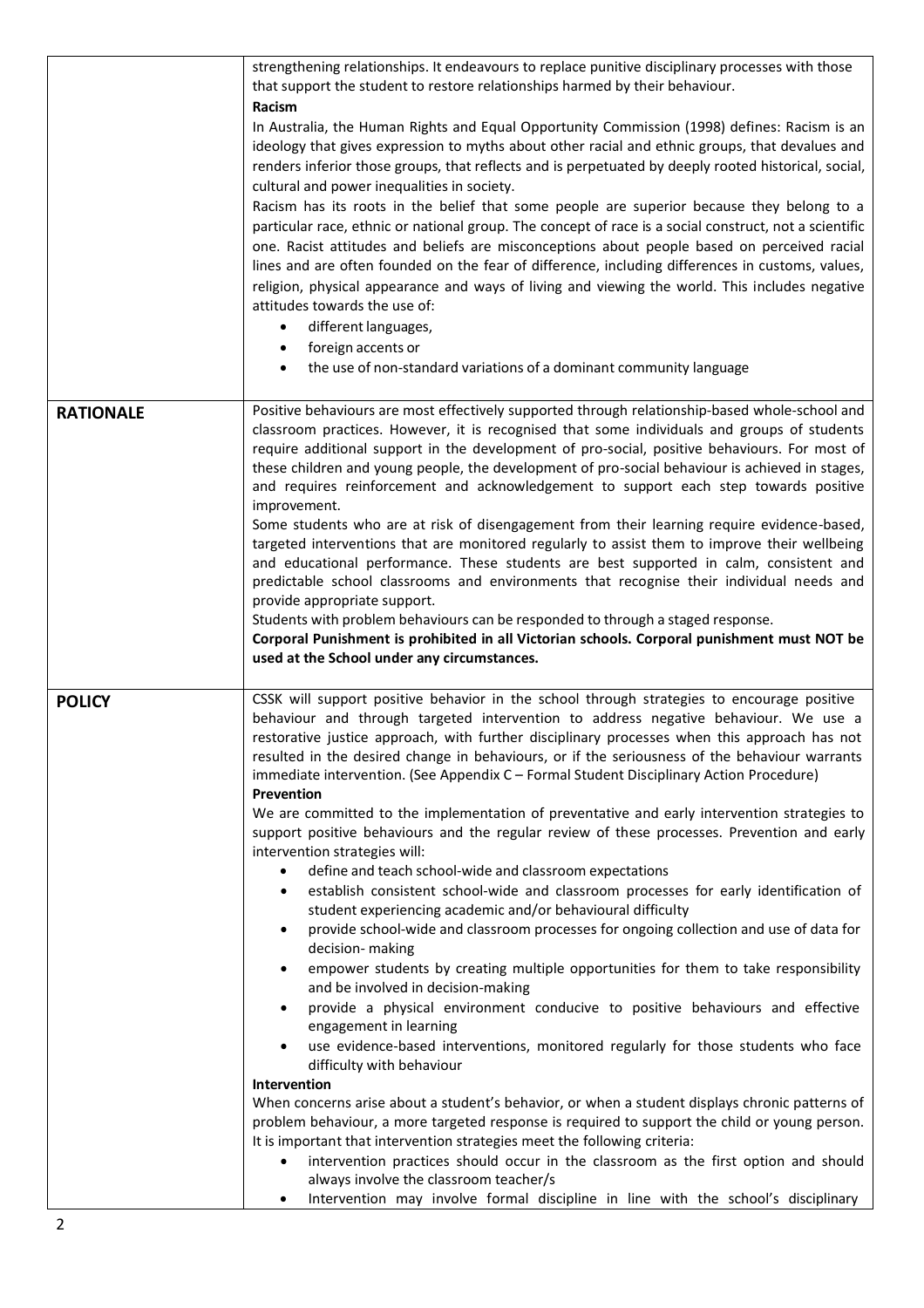procedures

- targeted interventions should be based on systemic collection and analysis of data
- intervention strategies should include the teaching and/or building of pro-social replacement behaviours
- progressshould be measured and support reduced slowly and gradually
- both academic and social strategies should involve and support parents/guardians and the formation of a student support group is a critical element in the staged response

#### **Restrictive interventions to protect safety**

Where a student's behaviour poses an imminent threat of physical harm or danger to themselves or others and all less restrictive means of intervention to address harmful behaviours of concern have been exhausted, then physical intervention, restraint or seclusion must be considered. In line with Regulation 25 of the Education and Training Reform Regulations 2017 a School may take any reasonable action that is immediately required to restrain a student of the school from acts or behaviour that is dangerous to the member of staff, the student, or any other person.

*Seclusion* is the solitary confinement of a student in a room or area (e.g. a garden) from which their exit is prevented by a barrier or another person. When used by a staff member in immediate response to behaviours of concern, seclusion may also include situations where a student is left alone in a room or area and reasonably believes they cannot leave that room or area even if they would physically be able to, i.e. it is not locked

*Physical restraint* in this context means the use of physical force to prevent, restrict or subdue movement of a student's body or part of their body. Students are not free to move away when they are being physically restrained. Physical restraint should only be used when it is immediately required to protect the safety of the student or any other person. In some limited circumstances, it may also be necessary to restrain a student from imminent dangerous behaviours by secluding them in an area where such action is immediately required to protect the safety of the student or any other person.

*Behaviours of Concern* that can cause physical harm or danger to self or others can include but are not limited to:

-self-injuring behaviour, such as hitting/kicking walls, head-banging -aggression towards other students or staff, including; hitting, biting, kicking, hair pulling, throwing furniture or other objects at students or staff, a verbal threat of harm which you

reasonably believe a student will immediately enact, running onto a road or near some other hazard

The School will make all reasonable attempts to ensure all reasonable measures are taken to prevent, de-escalate and respond to behaviours that can cause physical harm or danger to themselves or others and so avoid the use of physical intervention, restraint or seclusion when dealing with behaviours of concern.

Restraint and seclusion must be used only as a last resort in an emergency where there is an imminent threat of physical harm or danger to the student or others and does not form part of a behaviour management strategy or support plan for any student. The school explicitly will prohibits mechanical restraints, exclusion areas, prone restraint (holding a student face down) and supine restraint (holding a student face up). All restraint incidents must trigger a review of the student's behaviour support plan and is document as an Incident. Restraint or seclusion should be discontinued as soon as the immediate danger has dissipated (refer to Education and Training Reform Regulations 2017, Regulation 25 — Restraint from Danger in Restraint and seclusion: the law, for further information).

#### **Student SupportGroups**

A student support group may be convened by the Principal to:

- develop an understanding of the child or young person
- utilise data collection and monitoring systemsthat will inform decision-making
- indentify the child or young person's learning, social, emotional, behavioral and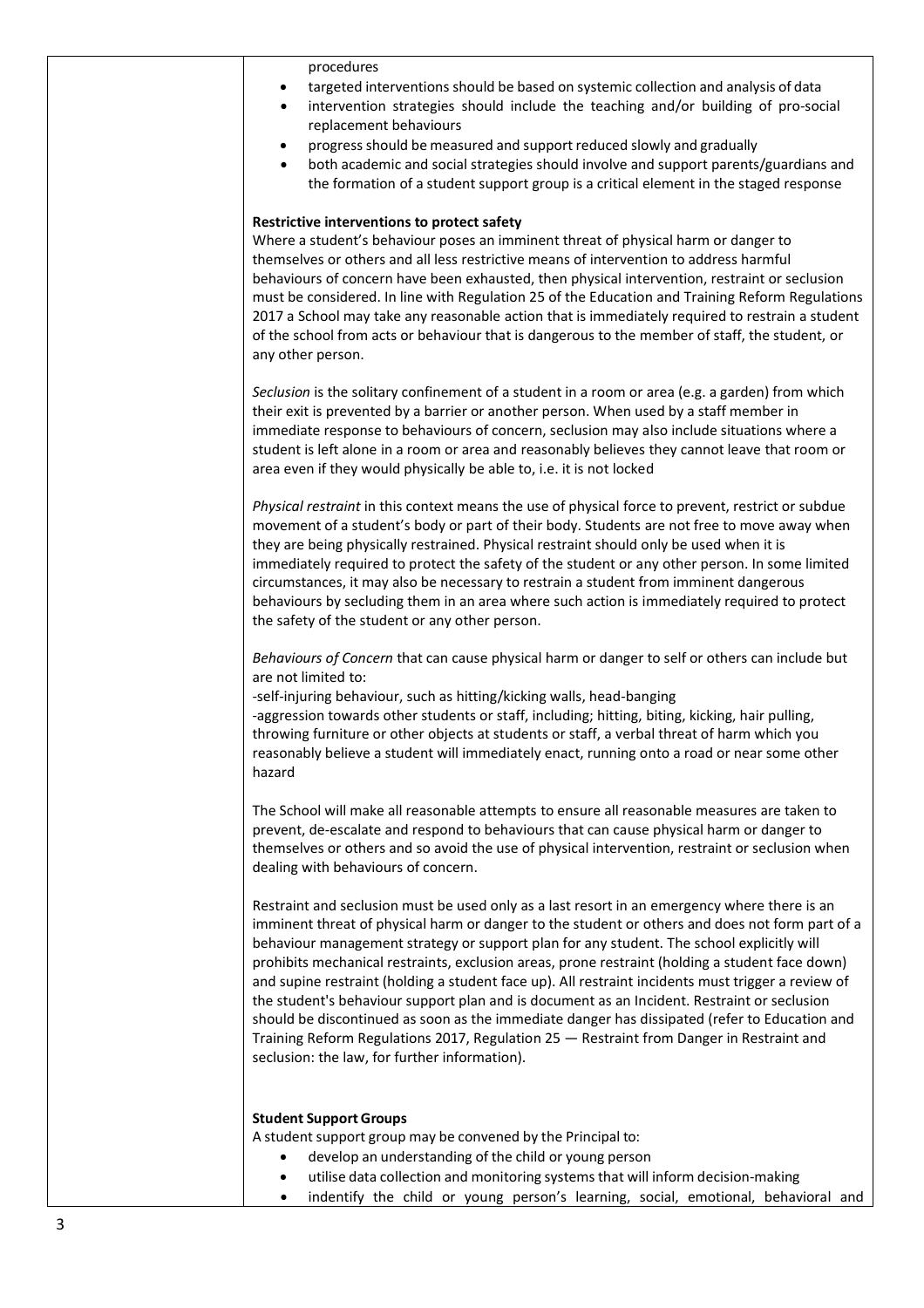|                     | environmental needs and the support or resources the student requires for<br>improvement<br>involve key specialist learning and wellbeing support staff, for example Learning<br>٠<br>Support and/or the school chaplain and the Principal plus the<br>$\bullet$<br>classroom teachers to implement the plan<br>$\bullet$<br>support referrals to community support agencies for specialist interventions delivered<br>in partnership with the student support group school strategies<br>Meetings of student support groups must involve:<br>Principal or delegate<br>$\bullet$<br>Class Teacher<br>$\bullet$<br>student (as appropriate)<br>٠<br>parents/guardians<br>$\bullet$<br>Professionals who have been supporting the student or their family, for example<br>$\bullet$<br>psychologist, youth worker, etc.                                                                                                                                               |
|---------------------|---------------------------------------------------------------------------------------------------------------------------------------------------------------------------------------------------------------------------------------------------------------------------------------------------------------------------------------------------------------------------------------------------------------------------------------------------------------------------------------------------------------------------------------------------------------------------------------------------------------------------------------------------------------------------------------------------------------------------------------------------------------------------------------------------------------------------------------------------------------------------------------------------------------------------------------------------------------------|
|                     | Parents/guardians may be accompanied and supported by an advocate at a student support<br>group meeting if they wish. Parents/guardians are required to organise the attendance of this<br>advocate, who cannot act for a fee or reward. The role of the advocate is to provide emotional<br>and moral support to the student and/or their parents/guardians and to act as a witness to the<br>process of the student support group. The advocate should attend only as an observer, and<br>should refrain from directing the process or answering questions on behalf of the student or<br>their parents/guardians. The only circumstance in which the advocate should speak on behalf of<br>or participate in the student support group is when a language or communication barrier has<br>been previously identified by the student, their parents/guardians or the school.                                                                                      |
|                     | <b>Note on Suspension</b><br>Only the principal has authority to make the final decision to suspend a student. This authority<br>cannot be delegated.<br>Every student deserves a safe and positive learning experience where they are engaged and<br>supported to reach their full potential.<br>The School's Positive Behaviour Policy, Bullying and Harassment Policy and the Code of Conduct<br>helps the Principal to promote positive student behaviour and respond to challenging student<br>behaviour. The Guidance also provides the principal with supports and resources regarding<br>disciplinary measures.<br>A Principal considering the suspension of a student must refer to Appendix C 'The Formal<br>Student Disciplinary Action Procedure' of this Policy, where suspension considerations (including<br>ground for suspension) and the suspension process are detailed. A range of templates, forms<br>and support materials are also provided. |
|                     |                                                                                                                                                                                                                                                                                                                                                                                                                                                                                                                                                                                                                                                                                                                                                                                                                                                                                                                                                                     |
| <b>SCHOOL RULES</b> | School Rules provide the framework for positive behavior. School Rules will be reviewed on an<br>annual basis, or in response to an incident.<br>School Rules are developed by the College of Teachers and authorized by the Principal.<br>Class Teachers may develop specific rules for their class as long as they are consistent with this<br>policy and the whole-of-school rules, and must be authorized by the relevant Faculty Chair.<br>Refer to:<br>School Rules (Appendix A)<br>School Bus Rules (Appendix B)                                                                                                                                                                                                                                                                                                                                                                                                                                             |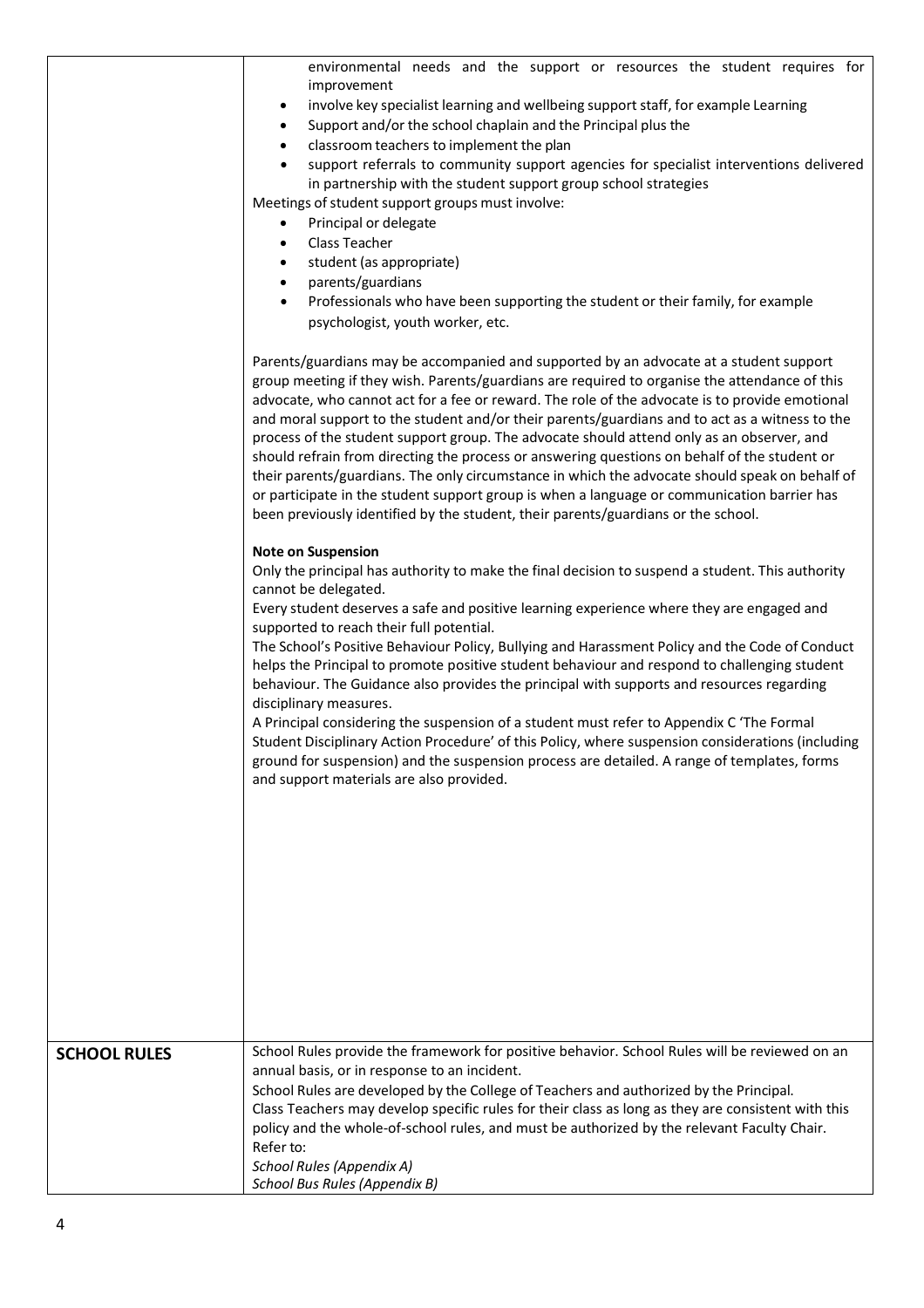|                                              | <b>Clothing Policy</b>                                                                                                                                                                                                                                                                                                                                                                                                                                                                                                                                                                                                                                                                                                                                                                                                                                                                                                                                                                                                                                                                                                                                                                                                                                                                                                                                                                                                                                                                                                                                                                                                                                                                                                                                                                                                                                                                                                                                                                                                                                                         |
|----------------------------------------------|--------------------------------------------------------------------------------------------------------------------------------------------------------------------------------------------------------------------------------------------------------------------------------------------------------------------------------------------------------------------------------------------------------------------------------------------------------------------------------------------------------------------------------------------------------------------------------------------------------------------------------------------------------------------------------------------------------------------------------------------------------------------------------------------------------------------------------------------------------------------------------------------------------------------------------------------------------------------------------------------------------------------------------------------------------------------------------------------------------------------------------------------------------------------------------------------------------------------------------------------------------------------------------------------------------------------------------------------------------------------------------------------------------------------------------------------------------------------------------------------------------------------------------------------------------------------------------------------------------------------------------------------------------------------------------------------------------------------------------------------------------------------------------------------------------------------------------------------------------------------------------------------------------------------------------------------------------------------------------------------------------------------------------------------------------------------------------|
|                                              | <b>Attendance Policy</b>                                                                                                                                                                                                                                                                                                                                                                                                                                                                                                                                                                                                                                                                                                                                                                                                                                                                                                                                                                                                                                                                                                                                                                                                                                                                                                                                                                                                                                                                                                                                                                                                                                                                                                                                                                                                                                                                                                                                                                                                                                                       |
|                                              | Mobile Phone Acceptable Use Policy                                                                                                                                                                                                                                                                                                                                                                                                                                                                                                                                                                                                                                                                                                                                                                                                                                                                                                                                                                                                                                                                                                                                                                                                                                                                                                                                                                                                                                                                                                                                                                                                                                                                                                                                                                                                                                                                                                                                                                                                                                             |
|                                              |                                                                                                                                                                                                                                                                                                                                                                                                                                                                                                                                                                                                                                                                                                                                                                                                                                                                                                                                                                                                                                                                                                                                                                                                                                                                                                                                                                                                                                                                                                                                                                                                                                                                                                                                                                                                                                                                                                                                                                                                                                                                                |
| <b>RIGHTS AND</b><br><b>RESPONSIBILITIES</b> | <b>Students have a responsibility</b><br>To treat others with understanding and empathy; not to laugh at others, tease others<br>٠<br>or hurt the feelings of others.<br>To treat all other students, teachers and non-teaching staff, school community and the<br>$\bullet$<br>general public politely and with respect.<br>Students have the responsibility to respect the position of teachers and respond to<br>$\bullet$<br>their instructions politely.<br>To help others feel safe at school by not threatening, hurting or harming anyone in any<br>$\bullet$<br>way, and by accepting the consequences that may arise from their actions.<br>Not to steal, damage or destroy the property of other students and excursion venues,<br>$\bullet$<br>and to protect and to care for our school equipment and grounds.<br>To attend classes on time and homework completed.<br>$\bullet$<br>To ensure that their behaviour does not interfere with other students' right to learn.<br>$\bullet$<br>To care for the school grounds, buildings and equipment: to keep them clean, safe and<br>$\bullet$<br>well presented.<br><b>Students have the Right</b><br>To be treated with understanding, empathy and equality, free from pre- conceived<br>$\bullet$<br>notions.<br>To be listened to and treated with respect and politeness<br>٠<br>To be safe and to feel secure at school, knowing that these rights and responsibilities<br>$\bullet$<br>will be enforced.<br>To expect their property to be safe.<br>$\bullet$<br>To work in a positive environment that promotes learning and recognises achievement.<br>Student action regarding bullying harassment & discrimination<br>Take some positive action to stop the bullying if they observe an incident<br>٠<br>Report the bullying incident to a teacher as soon as possible<br>٠<br>Make it clear to their peers that bullying is not acceptable<br>$\bullet$<br>Staff action regarding bullying harassment & discrimination<br>Take some positive action to stop the bullying when they observe an incident |
|                                              | Follow all relevant policies and procedures<br>٠<br>Pass on information about any reported or observed bullying behaviours to the relevant<br>٠<br>Class Teacher and Principal.<br>Parent action regarding bullying harassment & discrimination<br>Listen to their child and encourage their child to speak to their Class Teacher<br>Contact the Class Teacher if the parent has a concern<br>$\bullet$<br>Read all relevant CSSK policies<br>$\bullet$                                                                                                                                                                                                                                                                                                                                                                                                                                                                                                                                                                                                                                                                                                                                                                                                                                                                                                                                                                                                                                                                                                                                                                                                                                                                                                                                                                                                                                                                                                                                                                                                                       |
| <b>RESTORATIVE JUSTICE</b>                   | The Restorative Justice Approach                                                                                                                                                                                                                                                                                                                                                                                                                                                                                                                                                                                                                                                                                                                                                                                                                                                                                                                                                                                                                                                                                                                                                                                                                                                                                                                                                                                                                                                                                                                                                                                                                                                                                                                                                                                                                                                                                                                                                                                                                                               |
|                                              | The staff at CSSK work to monitor and reflect on the practical approach to conflict management<br>using the philosophy and practices of Restorative Justice. We believe this approach fosters a safe<br>environment for all students and staff.<br>Restorative Justice processes promote repairing harm done to relationships and people over and<br>above the need for blaming and dispensing punishment. Aspects of the process include:<br>Facilitating dialogue between all those affected by the wrongdoing or conflict step<br>٠<br>Encouraging those responsible for the harm to become accountable for their actions<br>$\bullet$<br>and responsible for putting right the wrong<br>Ensuring that all those involved or affected are given the opportunity to share their<br>$\bullet$<br>story, their feelings and their needs<br>Involving everyone affected in finding mutually acceptable ways forward<br>٠<br>Repairing the harm caused by any behaviour that has a negative impact on others<br>$\bullet$<br>Repairing, or at times building, relationships between those affected. The values<br>$\bullet$                                                                                                                                                                                                                                                                                                                                                                                                                                                                                                                                                                                                                                                                                                                                                                                                                                                                                                                                                      |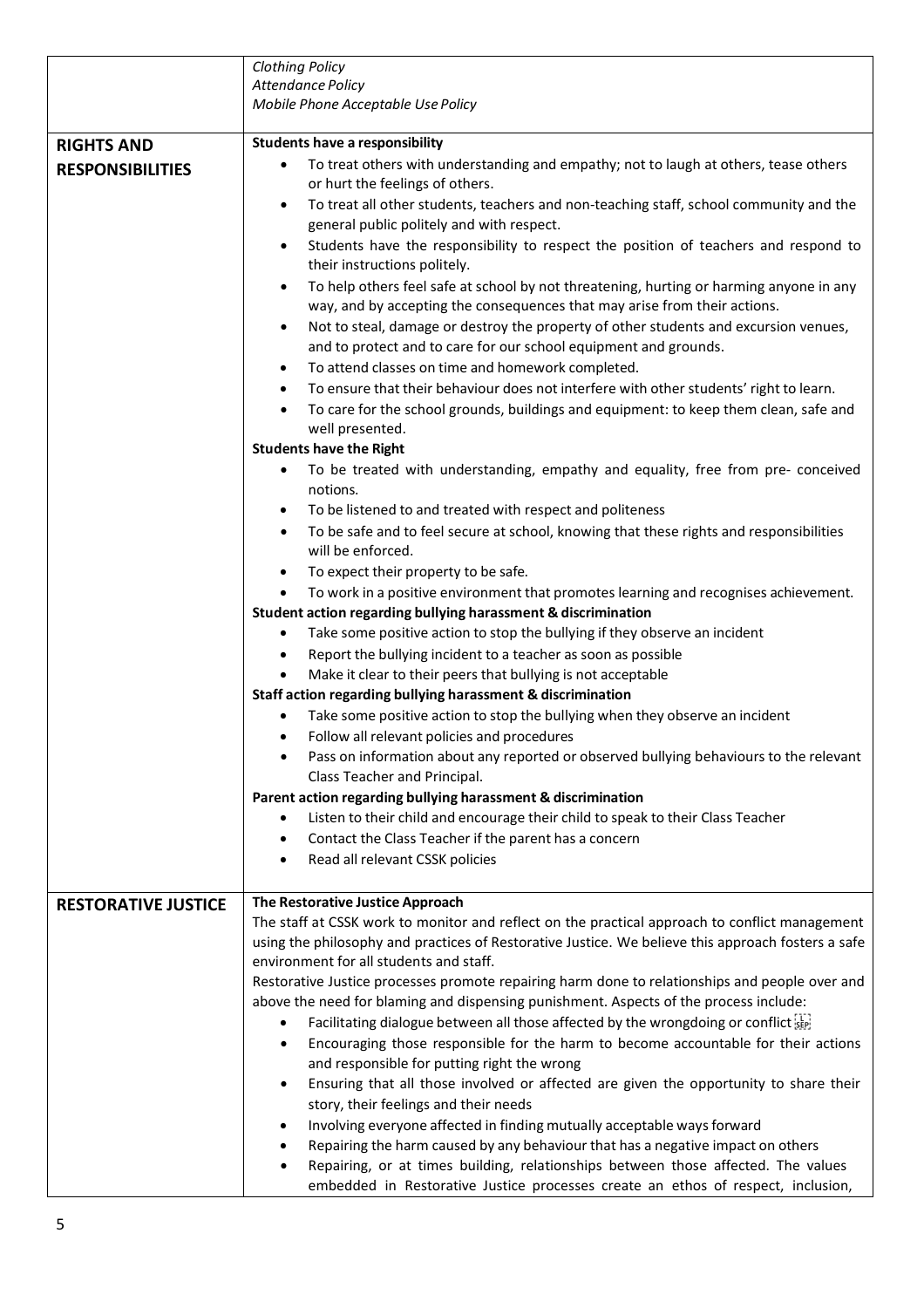|                         | accountability and responsibility.                                                                                                                                                                       |
|-------------------------|----------------------------------------------------------------------------------------------------------------------------------------------------------------------------------------------------------|
|                         | These values include:                                                                                                                                                                                    |
|                         | fostering impartiality<br>٠                                                                                                                                                                              |
|                         | being non-judgemental<br>٠                                                                                                                                                                               |
|                         | collaboration<br>٠                                                                                                                                                                                       |
|                         | empowerment<br>٠                                                                                                                                                                                         |
|                         | emotional articulacy<br>$\bullet$                                                                                                                                                                        |
|                         | valuing others<br>$\bullet$                                                                                                                                                                              |
|                         | integrity<br>٠                                                                                                                                                                                           |
|                         | honesty<br>$\bullet$                                                                                                                                                                                     |
|                         | openness<br>٠                                                                                                                                                                                            |
|                         | trust                                                                                                                                                                                                    |
|                         | tolerance                                                                                                                                                                                                |
|                         | The skills involved in Restorative Justice include:                                                                                                                                                      |
|                         | active listening<br>$\bullet$                                                                                                                                                                            |
|                         | facilitating dialogue<br>$\bullet$                                                                                                                                                                       |
|                         | empowering others to take ownership of problems<br>٠                                                                                                                                                     |
|                         | emotional articulacy<br>٠                                                                                                                                                                                |
|                         | empathy<br>٠                                                                                                                                                                                             |
|                         | open-mindedness<br>$\bullet$                                                                                                                                                                             |
|                         | conflict management skills                                                                                                                                                                               |
|                         |                                                                                                                                                                                                          |
| <b>COMMUNICATION OF</b> | All students will be clearly informed and regularly reminded of the content of this policy and that<br>it is the expectation of the whole school community (teachers, parents and children) that it will |
| <b>THIS POLICY</b>      | be carried out. The most positive outcome for the children will happen when teachers and                                                                                                                 |
|                         | parents work together.                                                                                                                                                                                   |
|                         |                                                                                                                                                                                                          |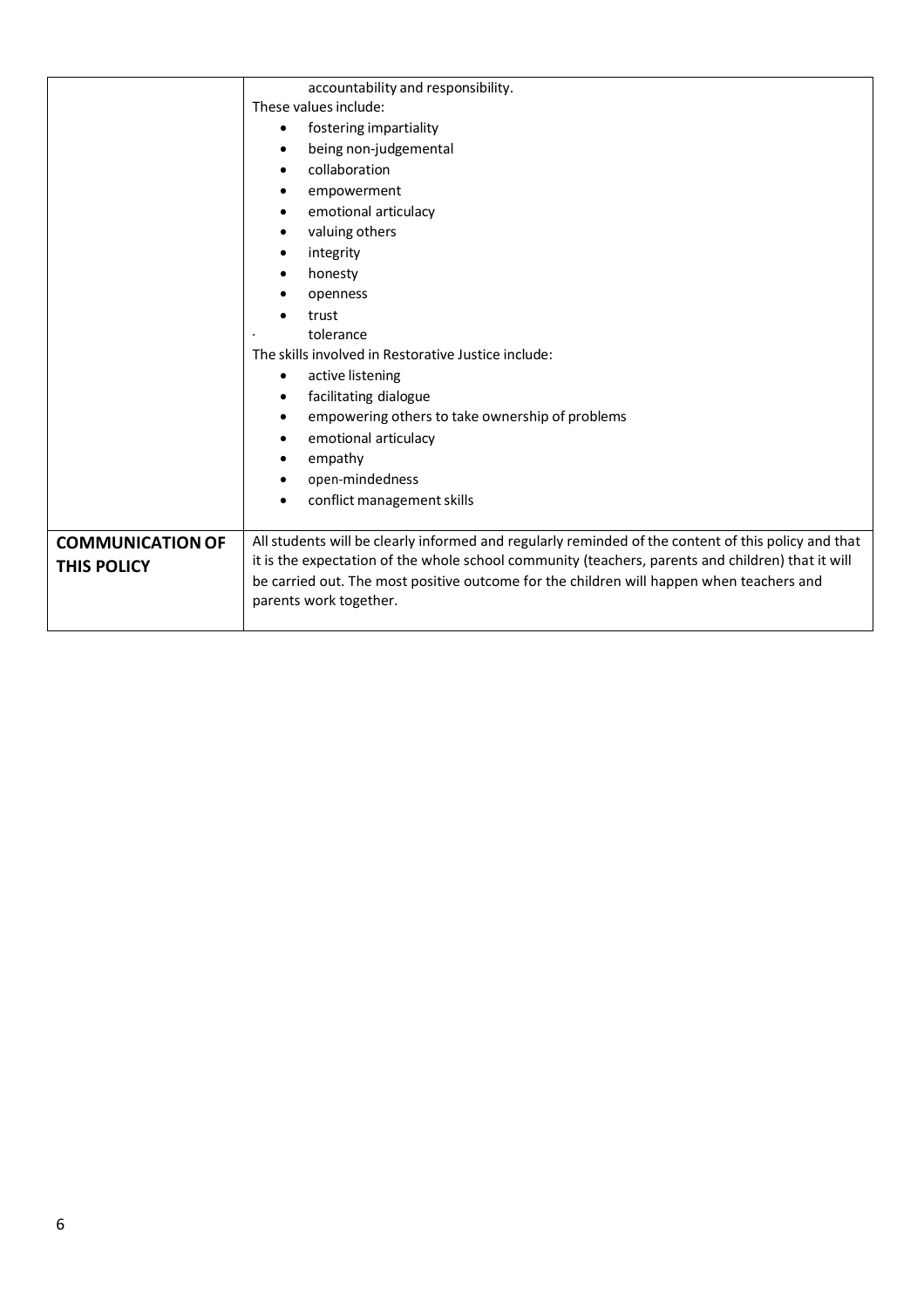| <b>Castlemaine Steiner</b> | <b>APPENDIX A: SCHOOL RULES</b>                                                                                                                                                                                                                                                                                                                                                                                                                                                                                                                                                                                                                                                                                                                                                                                                                                                                                                                                                                                                                                                                                                                                                                                                                                                                                                                                                                                                                                                                                                                                                                                                                                                                                                                                                                                                                                                                                       |
|----------------------------|-----------------------------------------------------------------------------------------------------------------------------------------------------------------------------------------------------------------------------------------------------------------------------------------------------------------------------------------------------------------------------------------------------------------------------------------------------------------------------------------------------------------------------------------------------------------------------------------------------------------------------------------------------------------------------------------------------------------------------------------------------------------------------------------------------------------------------------------------------------------------------------------------------------------------------------------------------------------------------------------------------------------------------------------------------------------------------------------------------------------------------------------------------------------------------------------------------------------------------------------------------------------------------------------------------------------------------------------------------------------------------------------------------------------------------------------------------------------------------------------------------------------------------------------------------------------------------------------------------------------------------------------------------------------------------------------------------------------------------------------------------------------------------------------------------------------------------------------------------------------------------------------------------------------------|
| School & Kindergarten      |                                                                                                                                                                                                                                                                                                                                                                                                                                                                                                                                                                                                                                                                                                                                                                                                                                                                                                                                                                                                                                                                                                                                                                                                                                                                                                                                                                                                                                                                                                                                                                                                                                                                                                                                                                                                                                                                                                                       |
|                            |                                                                                                                                                                                                                                                                                                                                                                                                                                                                                                                                                                                                                                                                                                                                                                                                                                                                                                                                                                                                                                                                                                                                                                                                                                                                                                                                                                                                                                                                                                                                                                                                                                                                                                                                                                                                                                                                                                                       |
| <b>PURPOSE</b>             | Part of our school philosophy is a belief that a vital part of living on Earth is caring for others and<br>for the Earth itself. We believe that this leads to peace and deep happiness.<br>Therefore, when students or teachers join our school we expect them to join in a community life<br>where we respect and care for<br>ourselves,<br>$\bullet$<br>each other and<br>the environment.<br>Our first intention is always to create a positive attitude to our work and play.<br>To achieve this we will always respect and obey the School Rules.<br>We follow all school rules, policies and codes of conduct on school days, parent<br>teacher days, at festivals, on camps and excursions and on working bee days whether they be<br>weekends, weekdays or evenings<br>We speak respectfully to others and about ourselves.<br>We listen respectfully to others<br>$\bullet$<br>We respect each other by being punctual and ready for our work<br>Related policies:<br><b>Food Policy</b><br><b>Clothing Policy</b><br><b>Attendance Policy</b>                                                                                                                                                                                                                                                                                                                                                                                                                                                                                                                                                                                                                                                                                                                                                                                                                                                              |
|                            | Mobile Phone Acceptable Use Policy                                                                                                                                                                                                                                                                                                                                                                                                                                                                                                                                                                                                                                                                                                                                                                                                                                                                                                                                                                                                                                                                                                                                                                                                                                                                                                                                                                                                                                                                                                                                                                                                                                                                                                                                                                                                                                                                                    |
|                            |                                                                                                                                                                                                                                                                                                                                                                                                                                                                                                                                                                                                                                                                                                                                                                                                                                                                                                                                                                                                                                                                                                                                                                                                                                                                                                                                                                                                                                                                                                                                                                                                                                                                                                                                                                                                                                                                                                                       |
| <b>OUTSIDE PLAY</b>        | <b>Boundaries</b><br>We obey the schoolyard boundaries which include:<br>$\bullet$<br>Only Class 3 and above can go across the creek.<br>٠<br>Classes 2-4 play on the Junior side of the school.<br>٠<br>We do not play in the toilet area<br>٠<br>Classes 1-4 use the outside toilets during playtimes and after school and we only use<br>$\bullet$<br>the inside toilets during class time.<br>The Library is a special area for quiet reading and discussion and is not a play space<br>$\bullet$<br>The creek is not for playing in, and we want to keep it clean. We don't throw anything<br>in the creek.<br>The car park area is out of bounds.<br>The dams, reeds and creek are out of bounds. Fences are not to be crossed at any<br>times.<br>The maintenance shed and sports sheds are out of bounds.<br>The bike racks are out of bounds except before and after school for bike owners.<br>$\bullet$<br>We do not climb on or over the fences, gates, walls.<br>٠<br>We only play on the climbing frame during school playtimes and never before or after<br>$\bullet$<br>school, unless supervised by a teacher. The climbing frame is not for the use of our<br>$\bullet$<br>brothers and sisters who are in Kinder or Prep or who are not enrolled in a class at<br>school.<br>Students in classes 1-6 are not to play on the fitness equipment unless supervised by a<br>teacher.<br>We play quietly in the Heartlands (classes 5-8).<br><b>Ball Games</b><br>Balls are only to be thrown on the ovals, hard courts and beyond the treed<br>$\bullet$<br>embankment behind the Class 8 and Craft rooms.<br>Kicking ball games are allowed in Terms 2 & 3 only<br>٠<br>We do not play ball games after school<br>Play<br>Cubbies may be built in Autumn and Winter but only natural materials may be used.<br>Nails, metal and plastic sheeting are not permitted.<br>Tunneling is not allowed.<br>٠ |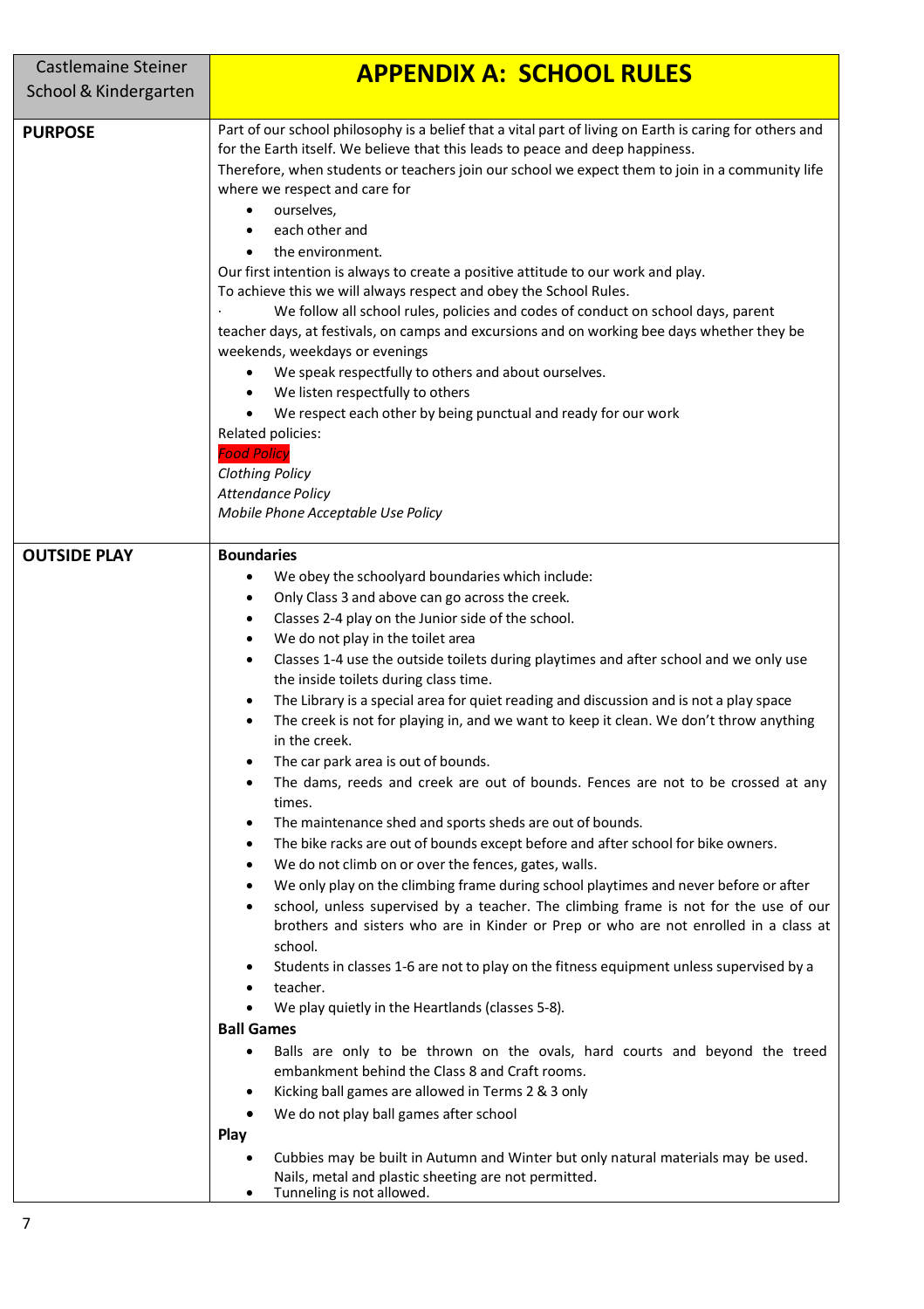|                                                             | We don't bring toys to school unless we have our teacher's permission.<br>٠<br>We do not play in or enter the Multi Purpose Room or Eurythmy Room unless<br>$\bullet$<br>supervised by a teacher.<br>We do not use the gym equipment unless we are being supervised by a teacher.<br>٠<br>We do not play the pianos unless we are under the supervision of a teacher.<br>$\bullet$<br>We use sticks safely - not to be pointed at each other in any manner, to be left on the<br>$\bullet$<br>ground unless we are using them safely in our cubbies.<br>Digging may take place only in designated digging areas behind the huts in the junior<br>playground or over the creek in the cubby building area.<br>Children are encouraged to:<br>act and move safely<br>listen to one another<br>$\bullet$<br>resolve a problem themselves first<br>$\bullet$<br>seek the assistance of a nearby and trusted adult if unsuccessful<br>$\bullet$<br>never physically, emotionally or verbally bully - children can tell a teacher if they or<br>$\bullet$<br>someone else is being bullied<br>include everyone as much as they can, particularly newcomers<br>$\bullet$<br>respect the right of children to be left alone when they choose<br>$\bullet$<br>respect everyone's unique differences<br>$\bullet$<br>respect school property<br>$\bullet$<br>respect other children's possessions - they are very important to them<br>$\bullet$<br>respect the duty teacher's authority<br>$\bullet$<br>follow duty teacher's instructions<br>$\bullet$<br>respect school property<br>$\bullet$<br>wear a hat all year<br>$\bullet$<br>not eat in the playground when playing<br>$\bullet$<br>always wear shoes outside<br>$\bullet$<br>Before school: We must be quietly in our room or in the paved area outside.<br>After school: We must stay under the verandah near the office area after school until the bus or<br>parents pick us up. |
|-------------------------------------------------------------|---------------------------------------------------------------------------------------------------------------------------------------------------------------------------------------------------------------------------------------------------------------------------------------------------------------------------------------------------------------------------------------------------------------------------------------------------------------------------------------------------------------------------------------------------------------------------------------------------------------------------------------------------------------------------------------------------------------------------------------------------------------------------------------------------------------------------------------------------------------------------------------------------------------------------------------------------------------------------------------------------------------------------------------------------------------------------------------------------------------------------------------------------------------------------------------------------------------------------------------------------------------------------------------------------------------------------------------------------------------------------------------------------------------------------------------------------------------------------------------------------------------------------------------------------------------------------------------------------------------------------------------------------------------------------------------------------------------------------------------------------------------------------------------------------------------------------------------------------------------------------------------------------------------------------------------|
| <b>GUIDELINES FOR</b><br><b>PARENTS/GUARDIANS</b>           | Children must be supervised by their Parent/Guardian before 8.30am and directly after pick-<br>up. Younger sibling picked up from Early Childhood must remain and be supervised by their<br>Parent/Guardian at all times.<br>Children must not play on any playground equipment or sandpits before or after school.<br>Parent/Guardian must sign children out at the front office if picking up a child during school<br>hours. Should a child arrive or return to school during school hours they must present at the<br>front office to be marked on the attendance roll using the late slip process.                                                                                                                                                                                                                                                                                                                                                                                                                                                                                                                                                                                                                                                                                                                                                                                                                                                                                                                                                                                                                                                                                                                                                                                                                                                                                                                               |
| <b>WHAT CAN'T BE</b><br><b>BROUGHT TO</b><br><b>SCHOOL?</b> | Mobile Phones and other electronic devices (such as iPods, MP3 players, computer<br>$\bullet$<br>games, personal laptops, cameras) are not to be used by students on school property.<br>Per the Mobile Phone Policy students who do need these items during their commute<br>should, with the relevant permission form signed by a parent, deposit the device at<br>the front office during school hours. If found in use during school hours, these<br>devices will be confiscated until collected from the school office by a parent. Urgent<br>phone calls can always be made through the office.<br>Bikes may be ridden to school, but we never ride any bicycles in the school grounds<br>$\bullet$<br>other than arriving or departing from school on the driveway. The Class 8 bike track is<br>subject to a set of rules and requires a signed permission form - see office for details.<br>Skateboards are not to be used at school<br>Knifes, nor any other perceived weapon may be brought to school<br>$\bullet$<br>Domestic pets are not allowed on the school property at any time, including<br>weekends, holidays or other non-school days unless arranged with the class teacher                                                                                                                                                                                                                                                                                                                                                                                                                                                                                                                                                                                                                                                                                                                                    |
|                                                             | under the care of a parent to show a new pet to the class, or as part of a class/school<br>activity authorized by the Principal                                                                                                                                                                                                                                                                                                                                                                                                                                                                                                                                                                                                                                                                                                                                                                                                                                                                                                                                                                                                                                                                                                                                                                                                                                                                                                                                                                                                                                                                                                                                                                                                                                                                                                                                                                                                       |
| Date Implemented                                            | 21.02.17                                                                                                                                                                                                                                                                                                                                                                                                                                                                                                                                                                                                                                                                                                                                                                                                                                                                                                                                                                                                                                                                                                                                                                                                                                                                                                                                                                                                                                                                                                                                                                                                                                                                                                                                                                                                                                                                                                                              |
| <b>Author</b>                                               | Danilo Paglialonga                                                                                                                                                                                                                                                                                                                                                                                                                                                                                                                                                                                                                                                                                                                                                                                                                                                                                                                                                                                                                                                                                                                                                                                                                                                                                                                                                                                                                                                                                                                                                                                                                                                                                                                                                                                                                                                                                                                    |
| <b>Approved By</b>                                          | Board of Directors - electronic resolution 1/9/2016                                                                                                                                                                                                                                                                                                                                                                                                                                                                                                                                                                                                                                                                                                                                                                                                                                                                                                                                                                                                                                                                                                                                                                                                                                                                                                                                                                                                                                                                                                                                                                                                                                                                                                                                                                                                                                                                                   |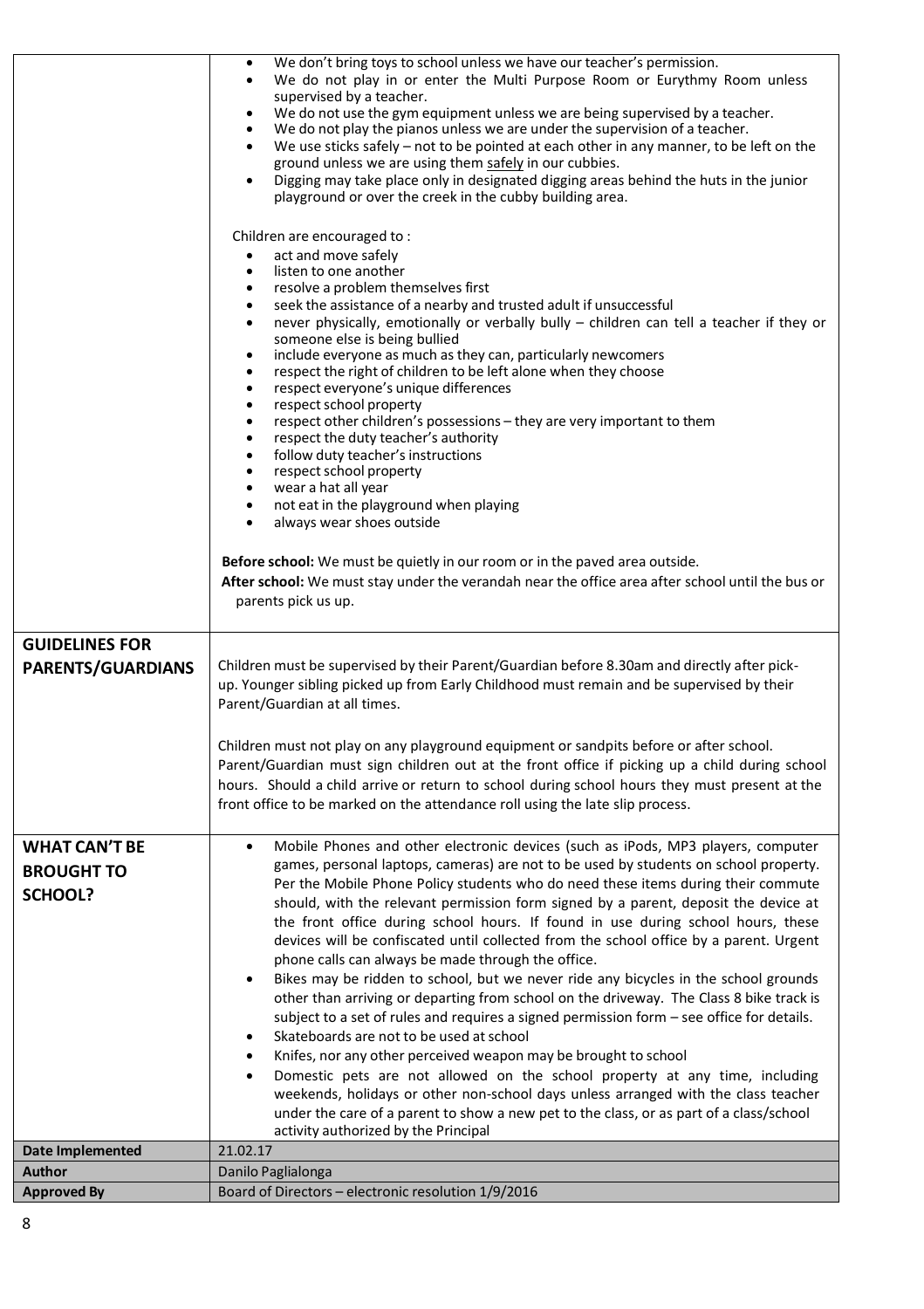| <b>Approval Authority</b>     | 23.03.17                                                                                 |
|-------------------------------|------------------------------------------------------------------------------------------|
| (Signature & Date)            |                                                                                          |
| Date Reviewed                 | Feb 2017                                                                                 |
| <b>Responsible for Review</b> | Principal                                                                                |
| <b>Review Date</b>            | Mar 2018                                                                                 |
| Amendment                     | 24.10.19 Amendment - "· Knifes, nor any other perceived weapon may be brought to school" |
|                               | and alignment with Mobile Phone Acceptable Use Policy and current Bus Rules.             |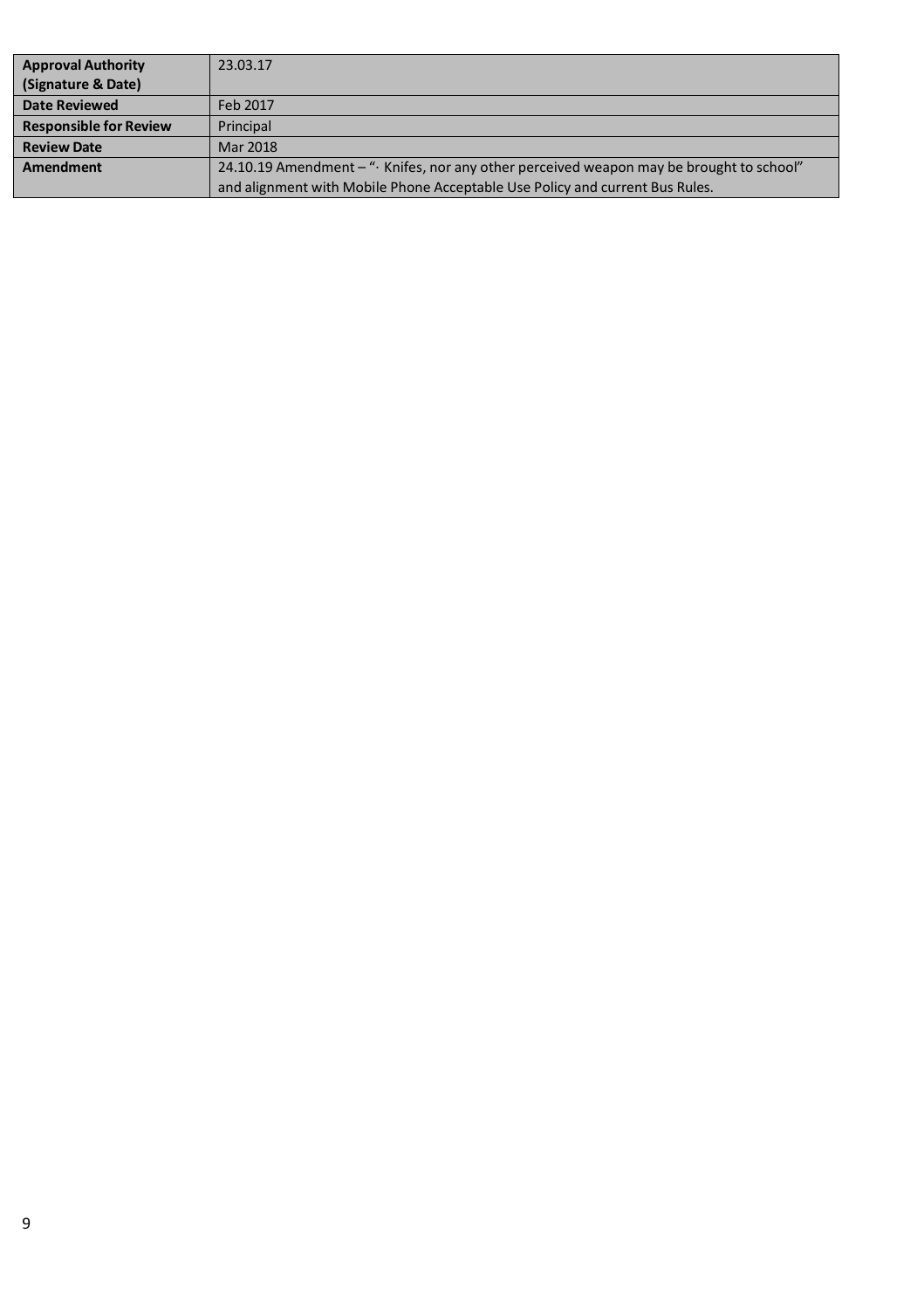| <b>Castlemaine Steiner</b><br>School & Kindergarten | <b>APPENDIX B: SCHOOL BUS RULES</b>                                                                                                                                                                                                                                                                                                                                                                                                                                                                                                                                                                                                                                                                                                                                                                                                                                                                                                                                                                                                                                        |
|-----------------------------------------------------|----------------------------------------------------------------------------------------------------------------------------------------------------------------------------------------------------------------------------------------------------------------------------------------------------------------------------------------------------------------------------------------------------------------------------------------------------------------------------------------------------------------------------------------------------------------------------------------------------------------------------------------------------------------------------------------------------------------------------------------------------------------------------------------------------------------------------------------------------------------------------------------------------------------------------------------------------------------------------------------------------------------------------------------------------------------------------|
| <b>SCHOOL BUS USE</b><br><b>CONDITIONS OF USE</b>   | For the safety and wellbeing of all who travel on the bus, it is a condition of use that all bus<br>travellers adhere to the following School Bus Rules We request your support in discussing these<br>with your children and reinforcing them over the year. These rules are in place to ensure that<br>bus travel is, above all a safe, but also pleasant experience for students to begin and end their<br>school day.                                                                                                                                                                                                                                                                                                                                                                                                                                                                                                                                                                                                                                                  |
|                                                     | <b>For Safety Reasons:</b><br>Students must remain in their assigned seats and facing the front at all times.<br>No one should move around the vehicle while the bus is in motion.<br>No part of the student or their property is to protrude from the bus windows.<br>Students are to remain in their seat until the bus has completely stopped and the doors<br>have been opened.<br>Both at school and at the stops in Castlemaine it is important that students embark and<br>disembark in an orderly and courteous manner, allowing younger children to exit first.<br>All students must immediately comply with any instructions given by the bus driver.<br><b>Other School Bus Rules:</b><br>As at school, no electronic devices are to be used on the bus. (ipods, ipads, cameras,<br>$\bullet$<br>phones etc)<br>Students are not to swear.<br>Students are not to call out loudly, and should speak to and interact with others only in<br>respectful and courteous ways.<br>No food of any kind, including lollies and chewing gum, is to be eaten on the bus. |
|                                                     | Litter of any kind is not to be left on the bus.<br>Students may not sit in a different seat from that to which they have been assigned<br><b>Changes to Regular Bus Users' travel</b><br>Parents of students with a regular day/s of bus travel need to contact the office by sms, email or<br>phone if their child is not travelling that day or are travelling on a day they do not usually travel.<br>This prevents delays to bus departure caused by having to call parents to confirm travel or                                                                                                                                                                                                                                                                                                                                                                                                                                                                                                                                                                      |
|                                                     | searching for children who have already been picked up.<br><b>Seating arrangements</b><br>The seating arrangements will be determined by the bus duty person and generally positions the<br>youngest classes at the front of the bus. Travellers are to sit only in the seat they have been<br>assigned for the trip.<br><b>Casual Bus Users</b><br>When children are to use the bus, Parents must notify the office by sms, email or phone as early<br>as possible in the day to prevent confusion and anxiety at the busy time at the end of the school                                                                                                                                                                                                                                                                                                                                                                                                                                                                                                                  |
|                                                     | day.<br><b>Breaches of Bus Rules</b><br>If there is a failure to follow the bus rules, the following applies:<br>1. A warning is issued to the child (or parent for drop off infringement) and an email notification<br>sent to parents<br>2. A subsequent breach will lead to immediate suspension from bus travel for a week<br>3. A further breach will lead to bus travel suspension from the bus for the remainder of the term<br>or following term<br>4. A third breach will result in suspension from the bus for the remainder of the year<br><b>Parents and the School Bus</b><br>Please ensure you adhere to safe practices when dropping children at bus.<br>Preferably park in Lyttleton St next to St Mary's Hall in the morning or outside the church in<br>Templeton St in the afternoon.<br>Do not park in the bus zone.<br>Do not allow children to cross the road other than at marked or manned crossings.<br>If children are noted as crossing illegally, it will be considered a breach of the bus rules.                                             |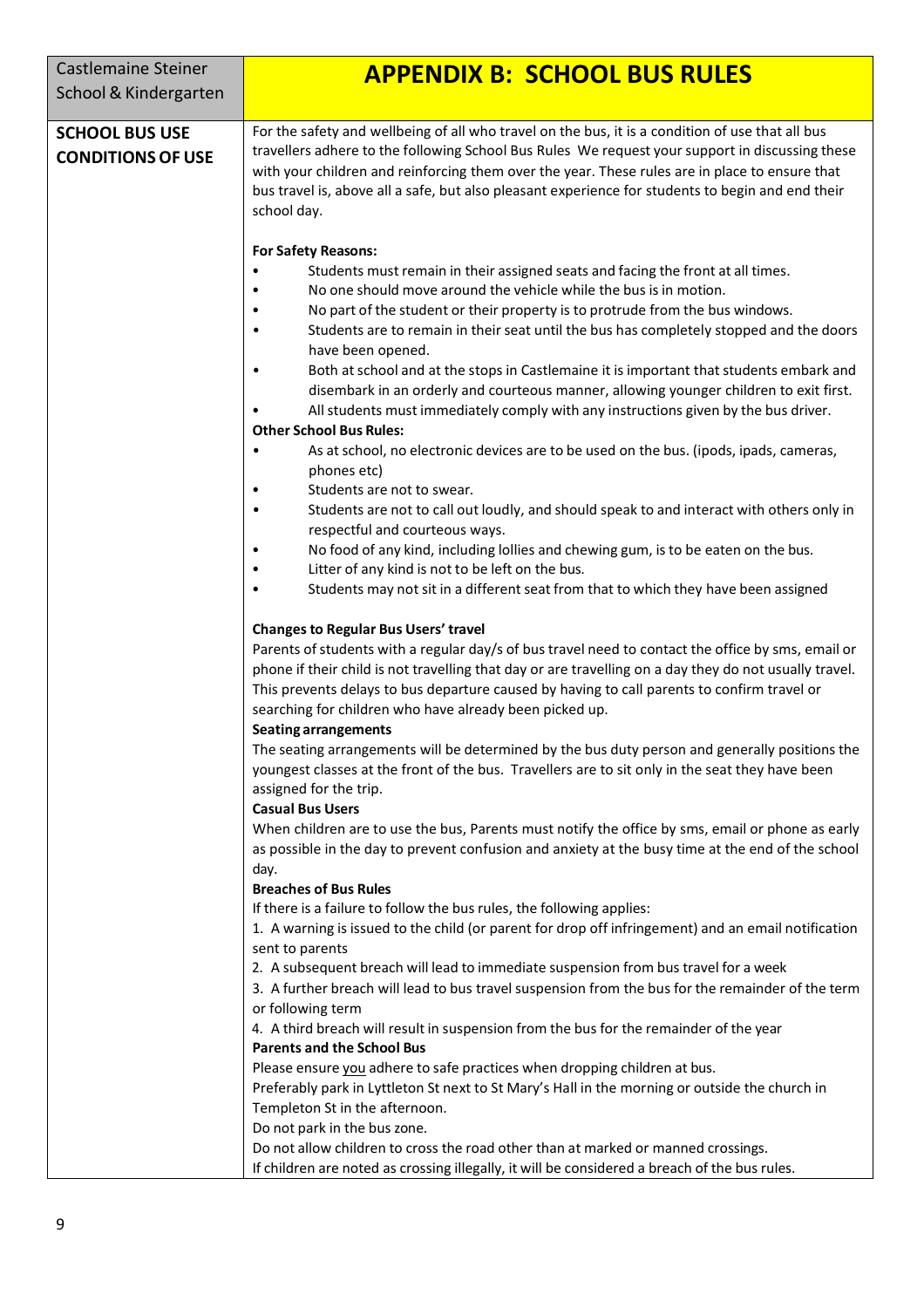| <b>Castlemaine Steiner</b><br>School & Kindergarten | <b>APPENDIX C: POSITIVE BEHAVIOUR POLICY</b>                                                                                                                                                                                                                                                                                                                                                                                                                                                                                                                                                                                                                                                                                                                                                                                                                                                                       |
|-----------------------------------------------------|--------------------------------------------------------------------------------------------------------------------------------------------------------------------------------------------------------------------------------------------------------------------------------------------------------------------------------------------------------------------------------------------------------------------------------------------------------------------------------------------------------------------------------------------------------------------------------------------------------------------------------------------------------------------------------------------------------------------------------------------------------------------------------------------------------------------------------------------------------------------------------------------------------------------|
| <b>PURPOSE</b>                                      | The overarching aim of any disciplinary action is to promote or encourage positive behaviour.<br>Some negative behaviours, however, require a more formal response to ensure the safety and<br>wellbeing of all students and teachers, or to reinforce the seriousness of a particular negative or<br>repeated behavior.                                                                                                                                                                                                                                                                                                                                                                                                                                                                                                                                                                                           |
| <b>AIMS</b>                                         | To ensure all disciplinary procedures are:<br>Understood by teachers, parents and students<br>٠<br>Procedurally fair<br>Targeted and effective<br>$\bullet$                                                                                                                                                                                                                                                                                                                                                                                                                                                                                                                                                                                                                                                                                                                                                        |
| <b>DEFINITIONS</b>                                  | Formal discipline is a sanctioned action taken by an authorised person with the aim of bringing<br>about a change in a negative student behavior.<br>A sanctioned action is an action that is<br>Legal<br>Allowed under the terms of this policy<br>An authorized person is an employee of the School acting within the terms of this policy<br>according to the position they hold in the school<br>A process that demonstrates procedural fairness is one in which:<br>decision makers act fairly and provide reasons for decisions;<br>the person affected is given a fair hearing;<br>all parties to a matter have an opportunity to put their case where an adverse<br>decision or finding is made; and<br>all relevant arguments are considered and irrelevant arguments are excluded.                                                                                                                       |
| <b>CONDUCT OF</b><br><b>TEACHERS</b>                | Conduct of Teachers in implementing any disciplinary action<br>Staff must not, under any circumstances, use any form of discipline that involves<br>corporal punishment, or engage in any form of behaviour that could constitute the<br>physical or emotional abuse of students. Corporal punishment is expressly forbidden.<br>Staff must not explicitly or implicitly sanction the administering of corporal punishment<br>by non-school persons, including parents, to enforce discipline at the school.<br>Staff must behave in such a manner as to protect and enhance the esteem and<br>standing of CSSK, and provide a level of supervision and care that meets the school's<br>high standards of duty of care.<br>Staff must adhere to the V.I.T. Code of Conduct for Teachers.<br>Staff must be familiar with the school's Child Safe Policy and Child Protection Policy and<br>adhere to its guidelines |
| <b>RATIONALE</b>                                    | CSSK positive behaviour plans will include the use of appropriate consequences for breaches<br>of school discipline as part of an educative and restorative process. The CSSK Behaviour &<br>Discipline Process, (outlined in Appendix D of the Positive Behaviour Policy utilises the<br>following consequences for the management of behaviour.<br><b>Withdrawal of Students from School Activities</b><br>Withdrawal of students from school activities is a planned strategy and will involve<br>consultation between the Class Teacher and the school Principal.<br>Following a breach of school rules, staff members may withdraw a student from:<br>any class or classes of instruction<br>recess and lunch breaks, however, alternative breaks must be provided and students<br>must be supervised; and                                                                                                    |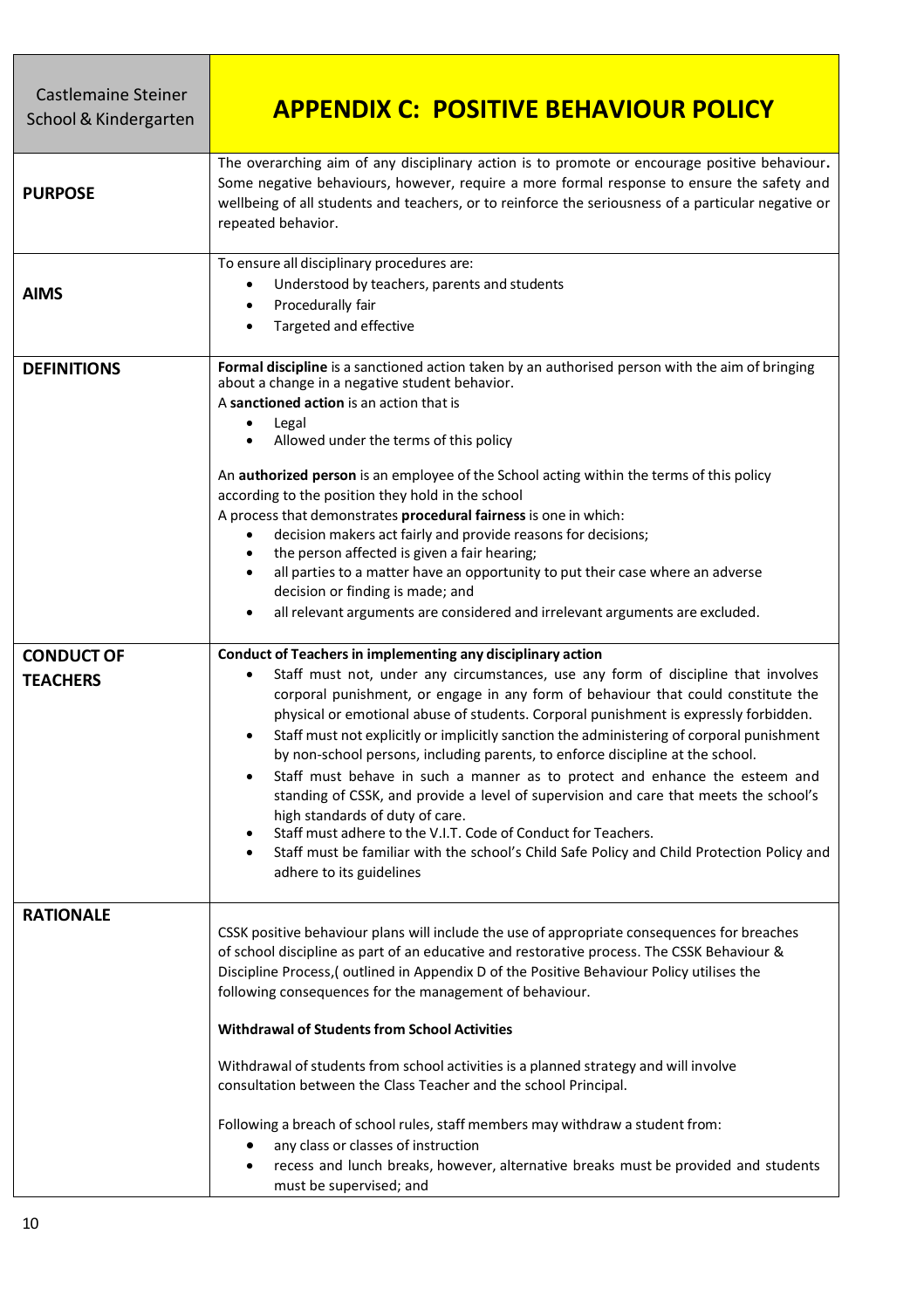| ٠                      | identified school activities or programs.                                                                                                                                                         |
|------------------------|---------------------------------------------------------------------------------------------------------------------------------------------------------------------------------------------------|
| $\bullet$              | Staff members cannot withdraw a student from any class or classes of instruction for                                                                                                              |
|                        | more than                                                                                                                                                                                         |
| ٠                      | three consecutive schools days.                                                                                                                                                                   |
| ٠                      | The withdrawal of a student from a school activity must be imposed in a timely manner                                                                                                             |
|                        | that is as                                                                                                                                                                                        |
| ٠                      | close to the occurrence of the incident as is possible.                                                                                                                                           |
| $\bullet$              | Staff members will only consider withdrawal when it:                                                                                                                                              |
| ٠                      | is used to provide students exhibiting disruptive behaviour with the opportunity to calm<br>down, and reflect on their own behaviour;                                                             |
| $\bullet$<br>$\bullet$ | provides an opportunity to negotiate and plan behaviour management strategies; and<br>provides an opportunity for restorative processes to be implemented.                                        |
|                        | Staff members must provide a student withdrawn from classes with opportunities to complete<br>assignments or assessments to fulfill curriculum requirements.                                      |
| all times.             | Staff members must supervise students to ensure safety and security requirements are met at                                                                                                       |
|                        | Decisions about the location, supervision arrangements and the duration of withdrawal must<br>take into account:                                                                                  |
|                        | the developmental status of the student; and                                                                                                                                                      |
| ٠                      | the potential emotional, academic and social impact of such withdrawal on the student.                                                                                                            |
| $\bullet$              | Class Teachers are to inform parents of their child's withdrawal from school activities<br>and keep records regarding this process                                                                |
| <b>Suspension</b>      |                                                                                                                                                                                                   |
|                        | Students should only be excluded from school when all other measures have been implemented                                                                                                        |
|                        | without success (see Appendix D), or where an immediate suspension is the only appropriate<br>course of action given the student's behaviour.                                                     |
|                        | If a student is suspended it should be for the shortest time necessary. The period of suspension                                                                                                  |
|                        | should be used by the school, the student, and the student's parents/guardians as an                                                                                                              |
|                        | opportunity to reflect on the present difficulties and develop positive, student-focused re-<br>engagement strategies.                                                                            |
|                        | Appropriate and meaningful school-work must be provided to the suspended student. This work                                                                                                       |
|                        | must be consistent with work provided in the student's classes. While completion of the work is<br>not a requirement for re-entry to school, parents/guardians can assist the process by ensuring |
|                        | that the work is completed.                                                                                                                                                                       |
|                        | At any time during a suspension, parents/guardians can request that a student support group<br>meeting be convened.                                                                               |
|                        | The Principal is responsible for student suspensions.                                                                                                                                             |
|                        | <b>Procedures Prior to Suspension</b>                                                                                                                                                             |
|                        | With the exception of situations that require urgent action, the Principal should ensure that a                                                                                                   |
|                        | range of options (in particular to accommodate the needs of students with a disability or                                                                                                         |
|                        | impairment) have been considered before suspending a student.                                                                                                                                     |
|                        | The parents/guardians and student (where appropriate) must be informed that a suspension is                                                                                                       |
|                        | being considered and given an opportunity to address the issues of concern and to respond,<br>unless the Principal is satisfied that urgent action (in the form of a suspension or expulsion) is  |
| required.              | When it is believed that a student's behavior warrants suspension, the Principal must ensure                                                                                                      |
|                        | every reasonable step is taken to arrange a meeting with the parents/guardian to discuss:                                                                                                         |

• The student's behavior and performance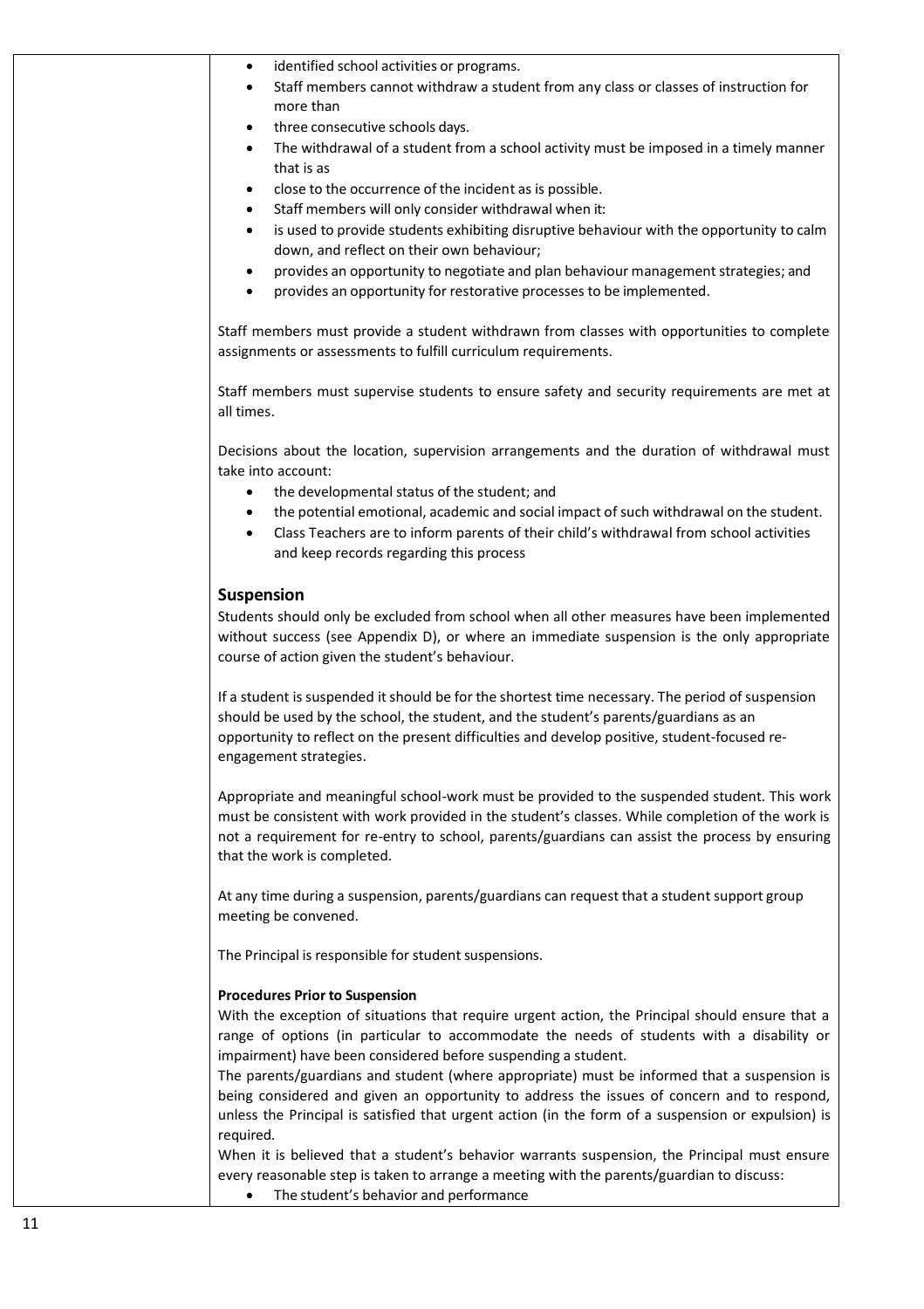| possibility of suspension should the student's behavior continue; and<br>$\bullet$<br>the responsibilities of the parents should suspension be considered necessary.<br>$\bullet$<br><b>Grounds for Suspension</b><br>The Principal may suspend a student if, while attending school or travelling to or from school or<br>engaged in any school activity away from the school (including travel to or from that activity),<br>the student:<br>behaves in such a way as to threaten or constitute a danger to the health, safety<br>$\bullet$<br>or wellbeing of any person; or<br>commits and acts of significant violence against a person or causes significant damage<br>٠<br>to or destruction of property or is knowingly involved in the theft of property; or<br>fails to comply with any reasonable and clearly communicated instruction of<br>$\bullet$<br>the Principal, teacher or other staff member; or<br>consistently behaves in a manner that interferes with the wellbeing, safety<br>$\bullet$<br>or educational opportunities of any other student; or<br>consistently engages in behaviour that vilifies, defames, degrades or humiliates<br>$\bullet$<br>another person<br><b>Procedures for Suspension</b><br>In determining whether to suspend a student, the Principal must ensure that this<br>response is appropriate to:<br>the behaviour for which the student is being suspended;<br>$\bullet$<br>the educational needs of the student;<br>$\bullet$<br>any disability or additional learning needs of the student;<br>٠<br>the age of the student; and<br>$\bullet$<br>the residential and social circumstances of the student.<br>$\bullet$<br>When it is determined that a suspension is justified, the Principal must:<br>convene a meeting of a student support group to:<br>$\bullet$<br>explain to the student and their parents/guardians the reasons for the suspension,<br>$\circ$<br>the school days on which the suspension shall occur and where the suspension<br>will occur (e.g. in-school suspension);<br>provide contact details for additional support services to the student and their<br>O<br>parents/guardians as appropriate;<br>develop with the Class Teacher, a Student Absence Learning Plan that outlines the<br>O<br>school work to be undertaken during the period of suspension; and |  |
|----------------------------------------------------------------------------------------------------------------------------------------------------------------------------------------------------------------------------------------------------------------------------------------------------------------------------------------------------------------------------------------------------------------------------------------------------------------------------------------------------------------------------------------------------------------------------------------------------------------------------------------------------------------------------------------------------------------------------------------------------------------------------------------------------------------------------------------------------------------------------------------------------------------------------------------------------------------------------------------------------------------------------------------------------------------------------------------------------------------------------------------------------------------------------------------------------------------------------------------------------------------------------------------------------------------------------------------------------------------------------------------------------------------------------------------------------------------------------------------------------------------------------------------------------------------------------------------------------------------------------------------------------------------------------------------------------------------------------------------------------------------------------------------------------------------------------------------------------------------------------------------------------------------------------------------------------------------------------------------------------------------------------------------------------------------------------------------------------------------------------------------------------------------------------------------------------------------------------------------------------------------------------------------------------------------------------------------------------|--|
|                                                                                                                                                                                                                                                                                                                                                                                                                                                                                                                                                                                                                                                                                                                                                                                                                                                                                                                                                                                                                                                                                                                                                                                                                                                                                                                                                                                                                                                                                                                                                                                                                                                                                                                                                                                                                                                                                                                                                                                                                                                                                                                                                                                                                                                                                                                                                    |  |
|                                                                                                                                                                                                                                                                                                                                                                                                                                                                                                                                                                                                                                                                                                                                                                                                                                                                                                                                                                                                                                                                                                                                                                                                                                                                                                                                                                                                                                                                                                                                                                                                                                                                                                                                                                                                                                                                                                                                                                                                                                                                                                                                                                                                                                                                                                                                                    |  |
|                                                                                                                                                                                                                                                                                                                                                                                                                                                                                                                                                                                                                                                                                                                                                                                                                                                                                                                                                                                                                                                                                                                                                                                                                                                                                                                                                                                                                                                                                                                                                                                                                                                                                                                                                                                                                                                                                                                                                                                                                                                                                                                                                                                                                                                                                                                                                    |  |
|                                                                                                                                                                                                                                                                                                                                                                                                                                                                                                                                                                                                                                                                                                                                                                                                                                                                                                                                                                                                                                                                                                                                                                                                                                                                                                                                                                                                                                                                                                                                                                                                                                                                                                                                                                                                                                                                                                                                                                                                                                                                                                                                                                                                                                                                                                                                                    |  |
|                                                                                                                                                                                                                                                                                                                                                                                                                                                                                                                                                                                                                                                                                                                                                                                                                                                                                                                                                                                                                                                                                                                                                                                                                                                                                                                                                                                                                                                                                                                                                                                                                                                                                                                                                                                                                                                                                                                                                                                                                                                                                                                                                                                                                                                                                                                                                    |  |
|                                                                                                                                                                                                                                                                                                                                                                                                                                                                                                                                                                                                                                                                                                                                                                                                                                                                                                                                                                                                                                                                                                                                                                                                                                                                                                                                                                                                                                                                                                                                                                                                                                                                                                                                                                                                                                                                                                                                                                                                                                                                                                                                                                                                                                                                                                                                                    |  |
|                                                                                                                                                                                                                                                                                                                                                                                                                                                                                                                                                                                                                                                                                                                                                                                                                                                                                                                                                                                                                                                                                                                                                                                                                                                                                                                                                                                                                                                                                                                                                                                                                                                                                                                                                                                                                                                                                                                                                                                                                                                                                                                                                                                                                                                                                                                                                    |  |
|                                                                                                                                                                                                                                                                                                                                                                                                                                                                                                                                                                                                                                                                                                                                                                                                                                                                                                                                                                                                                                                                                                                                                                                                                                                                                                                                                                                                                                                                                                                                                                                                                                                                                                                                                                                                                                                                                                                                                                                                                                                                                                                                                                                                                                                                                                                                                    |  |
|                                                                                                                                                                                                                                                                                                                                                                                                                                                                                                                                                                                                                                                                                                                                                                                                                                                                                                                                                                                                                                                                                                                                                                                                                                                                                                                                                                                                                                                                                                                                                                                                                                                                                                                                                                                                                                                                                                                                                                                                                                                                                                                                                                                                                                                                                                                                                    |  |
|                                                                                                                                                                                                                                                                                                                                                                                                                                                                                                                                                                                                                                                                                                                                                                                                                                                                                                                                                                                                                                                                                                                                                                                                                                                                                                                                                                                                                                                                                                                                                                                                                                                                                                                                                                                                                                                                                                                                                                                                                                                                                                                                                                                                                                                                                                                                                    |  |
|                                                                                                                                                                                                                                                                                                                                                                                                                                                                                                                                                                                                                                                                                                                                                                                                                                                                                                                                                                                                                                                                                                                                                                                                                                                                                                                                                                                                                                                                                                                                                                                                                                                                                                                                                                                                                                                                                                                                                                                                                                                                                                                                                                                                                                                                                                                                                    |  |
|                                                                                                                                                                                                                                                                                                                                                                                                                                                                                                                                                                                                                                                                                                                                                                                                                                                                                                                                                                                                                                                                                                                                                                                                                                                                                                                                                                                                                                                                                                                                                                                                                                                                                                                                                                                                                                                                                                                                                                                                                                                                                                                                                                                                                                                                                                                                                    |  |
|                                                                                                                                                                                                                                                                                                                                                                                                                                                                                                                                                                                                                                                                                                                                                                                                                                                                                                                                                                                                                                                                                                                                                                                                                                                                                                                                                                                                                                                                                                                                                                                                                                                                                                                                                                                                                                                                                                                                                                                                                                                                                                                                                                                                                                                                                                                                                    |  |
|                                                                                                                                                                                                                                                                                                                                                                                                                                                                                                                                                                                                                                                                                                                                                                                                                                                                                                                                                                                                                                                                                                                                                                                                                                                                                                                                                                                                                                                                                                                                                                                                                                                                                                                                                                                                                                                                                                                                                                                                                                                                                                                                                                                                                                                                                                                                                    |  |
|                                                                                                                                                                                                                                                                                                                                                                                                                                                                                                                                                                                                                                                                                                                                                                                                                                                                                                                                                                                                                                                                                                                                                                                                                                                                                                                                                                                                                                                                                                                                                                                                                                                                                                                                                                                                                                                                                                                                                                                                                                                                                                                                                                                                                                                                                                                                                    |  |
|                                                                                                                                                                                                                                                                                                                                                                                                                                                                                                                                                                                                                                                                                                                                                                                                                                                                                                                                                                                                                                                                                                                                                                                                                                                                                                                                                                                                                                                                                                                                                                                                                                                                                                                                                                                                                                                                                                                                                                                                                                                                                                                                                                                                                                                                                                                                                    |  |
|                                                                                                                                                                                                                                                                                                                                                                                                                                                                                                                                                                                                                                                                                                                                                                                                                                                                                                                                                                                                                                                                                                                                                                                                                                                                                                                                                                                                                                                                                                                                                                                                                                                                                                                                                                                                                                                                                                                                                                                                                                                                                                                                                                                                                                                                                                                                                    |  |
|                                                                                                                                                                                                                                                                                                                                                                                                                                                                                                                                                                                                                                                                                                                                                                                                                                                                                                                                                                                                                                                                                                                                                                                                                                                                                                                                                                                                                                                                                                                                                                                                                                                                                                                                                                                                                                                                                                                                                                                                                                                                                                                                                                                                                                                                                                                                                    |  |
|                                                                                                                                                                                                                                                                                                                                                                                                                                                                                                                                                                                                                                                                                                                                                                                                                                                                                                                                                                                                                                                                                                                                                                                                                                                                                                                                                                                                                                                                                                                                                                                                                                                                                                                                                                                                                                                                                                                                                                                                                                                                                                                                                                                                                                                                                                                                                    |  |
|                                                                                                                                                                                                                                                                                                                                                                                                                                                                                                                                                                                                                                                                                                                                                                                                                                                                                                                                                                                                                                                                                                                                                                                                                                                                                                                                                                                                                                                                                                                                                                                                                                                                                                                                                                                                                                                                                                                                                                                                                                                                                                                                                                                                                                                                                                                                                    |  |
|                                                                                                                                                                                                                                                                                                                                                                                                                                                                                                                                                                                                                                                                                                                                                                                                                                                                                                                                                                                                                                                                                                                                                                                                                                                                                                                                                                                                                                                                                                                                                                                                                                                                                                                                                                                                                                                                                                                                                                                                                                                                                                                                                                                                                                                                                                                                                    |  |
| if the suspension is for two days, provide details of the post-suspension<br>$\circ$<br>student support group meeting.                                                                                                                                                                                                                                                                                                                                                                                                                                                                                                                                                                                                                                                                                                                                                                                                                                                                                                                                                                                                                                                                                                                                                                                                                                                                                                                                                                                                                                                                                                                                                                                                                                                                                                                                                                                                                                                                                                                                                                                                                                                                                                                                                                                                                             |  |
| ensure that:<br>$\bullet$                                                                                                                                                                                                                                                                                                                                                                                                                                                                                                                                                                                                                                                                                                                                                                                                                                                                                                                                                                                                                                                                                                                                                                                                                                                                                                                                                                                                                                                                                                                                                                                                                                                                                                                                                                                                                                                                                                                                                                                                                                                                                                                                                                                                                                                                                                                          |  |
| a comprehensive range of strategies, including student support groups, have been<br>$\circ$<br>considered and implemented by the school to meet the educational, social and<br>emotional needs of the student; and                                                                                                                                                                                                                                                                                                                                                                                                                                                                                                                                                                                                                                                                                                                                                                                                                                                                                                                                                                                                                                                                                                                                                                                                                                                                                                                                                                                                                                                                                                                                                                                                                                                                                                                                                                                                                                                                                                                                                                                                                                                                                                                                 |  |
| provide the student, their parents/guardians and the School Board with a Notice of<br>٠<br>Suspension prior to the day on which the suspension commences which must include:                                                                                                                                                                                                                                                                                                                                                                                                                                                                                                                                                                                                                                                                                                                                                                                                                                                                                                                                                                                                                                                                                                                                                                                                                                                                                                                                                                                                                                                                                                                                                                                                                                                                                                                                                                                                                                                                                                                                                                                                                                                                                                                                                                       |  |
| the summary of outcomes of previous actions that have been undertaken by the<br>$\circ$<br>school to support the student (the staged response);                                                                                                                                                                                                                                                                                                                                                                                                                                                                                                                                                                                                                                                                                                                                                                                                                                                                                                                                                                                                                                                                                                                                                                                                                                                                                                                                                                                                                                                                                                                                                                                                                                                                                                                                                                                                                                                                                                                                                                                                                                                                                                                                                                                                    |  |
| the reasons for the suspension;<br>$\circ$                                                                                                                                                                                                                                                                                                                                                                                                                                                                                                                                                                                                                                                                                                                                                                                                                                                                                                                                                                                                                                                                                                                                                                                                                                                                                                                                                                                                                                                                                                                                                                                                                                                                                                                                                                                                                                                                                                                                                                                                                                                                                                                                                                                                                                                                                                         |  |
| the school days on which the suspension shall occur;<br>$\circ$                                                                                                                                                                                                                                                                                                                                                                                                                                                                                                                                                                                                                                                                                                                                                                                                                                                                                                                                                                                                                                                                                                                                                                                                                                                                                                                                                                                                                                                                                                                                                                                                                                                                                                                                                                                                                                                                                                                                                                                                                                                                                                                                                                                                                                                                                    |  |
| the details of the post-suspension student support group meeting, if the<br>$\circ$<br>suspension is for two days; and                                                                                                                                                                                                                                                                                                                                                                                                                                                                                                                                                                                                                                                                                                                                                                                                                                                                                                                                                                                                                                                                                                                                                                                                                                                                                                                                                                                                                                                                                                                                                                                                                                                                                                                                                                                                                                                                                                                                                                                                                                                                                                                                                                                                                             |  |
| the Student Absence Learning Plan and Return to School Plan (as appropriate).<br>$\circ$<br>provide the student and their parents/guardians with a copy of the Positive Behaviour<br>$\bullet$<br>Policy which outlines the rights and responsibilities in terms of school exclusions.                                                                                                                                                                                                                                                                                                                                                                                                                                                                                                                                                                                                                                                                                                                                                                                                                                                                                                                                                                                                                                                                                                                                                                                                                                                                                                                                                                                                                                                                                                                                                                                                                                                                                                                                                                                                                                                                                                                                                                                                                                                             |  |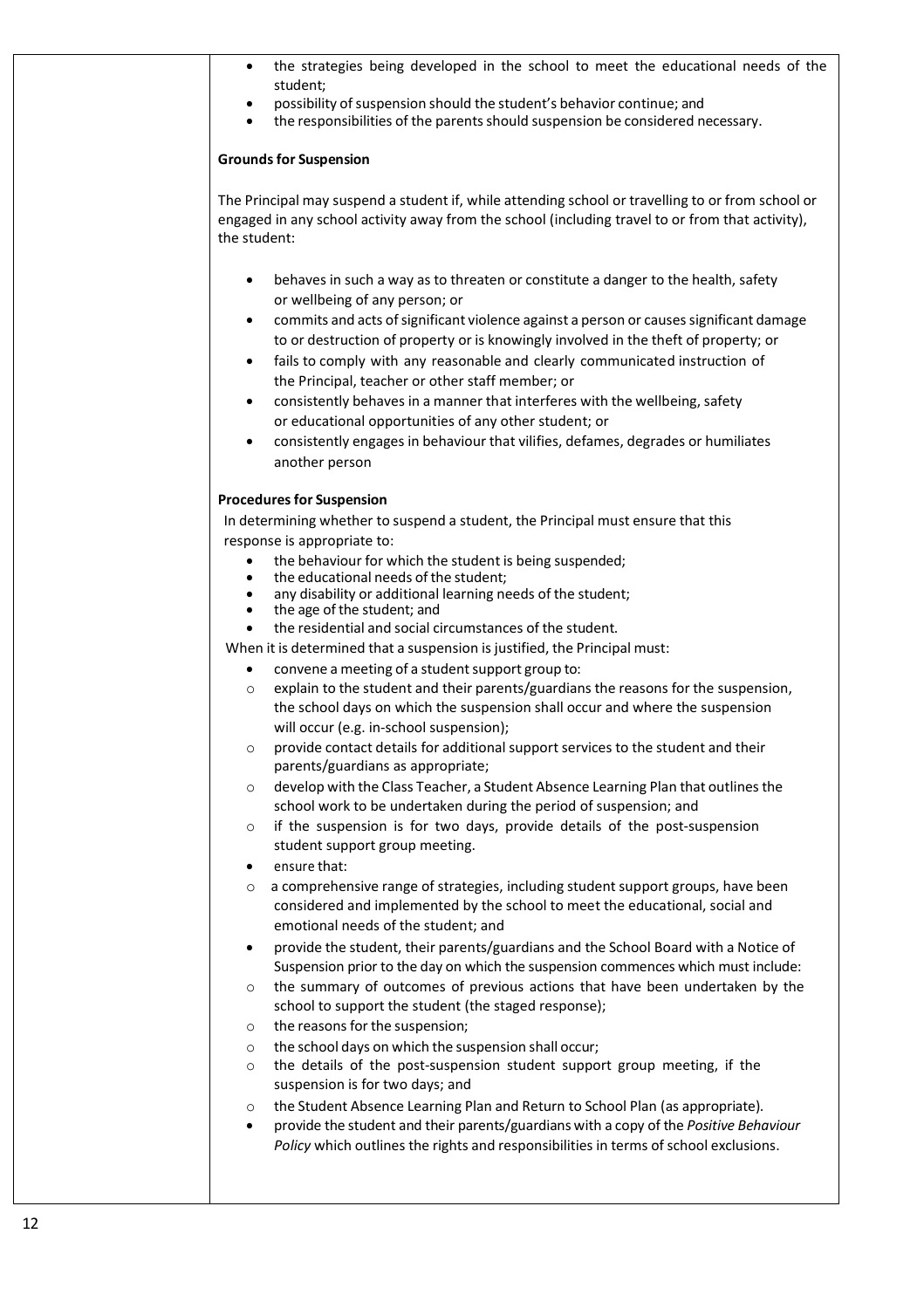#### **Procedures for Immediate Suspension**

The Principal may suspend a student immediately and prior to convening a student support group meeting if the student behaves in such a way that would provide the basis for a suspension ordinarily and their behaviour is such that they are putting the health, safety and wellbeing of themselves, staff or other students at significant risk.

In such cases, the Principal has a duty of care to provide supervision of the student until they can be collected from school by a parent/guardian. If the parent/guardian is unable to collect their child, the student must stay on school premises and be adequately supervised by a staff member until the end of the school day.

The Principal must:

- give immediate verbal notification to the student and their parents/guardians;
- schedule a student support group meeting (this meeting must be held within 48 hours of the student being suspended);
- provide the student and their parents/guardians with a Notice of Suspension and a copy of the *Positive Behaviour Policy* which outlines rights and responsibilities in terms of school exclusions at the student support group meeting;
- develop a Student Absence Learning Plan and a Return to School Plan at the student support group meeting; and
- schedule a post-suspension student support group meeting if the suspension is for two days

Any suspension must end at the end of the school term in which it was imposed and not continue into the following term.

#### **Post-Suspension Student Support Group Meetings**

If the suspension is for two days, the Principal must convene a post-suspension studentsupport group meeting on the day of the student's return to school.

The post-suspension student support group meeting should consider:

- the Student Absence Learning Plan and develop a Return to School Plan, including a review of school work undertaken while excluded from school;
- the strategies to be developed within and outside of the school to meet the educational, social and emotional needs of the student; and
- the responsibilities of the student, their parents/guardians, the school and any other professional participating in the meeting to support these strategies.

### **Expulsion**

### **Authority for Expulsion**

The Principal is responsible for student expulsions. However, expulsion from a school is the most serious consequence open to the Principal. When expulsion is unavoidable, the Principal has a responsibility to demonstrate that expulsion is the only appropriate measure and that all other measures consistent with a staged response have been implemented in good faith by the school without success.

Only the Principal has the authority to expel a student from the school. This responsibility cannot be delegated to any other person at the school.

#### **Groundsfor Expulsion**

The Principal may expel a student if, while attending school or travelling to or from school or engaged in any school activity away from the school (including travel to or from that activity):

- the student does anything for which they could be suspended; and
- The student's behavior is of such magnitude that, having regard to the need of the student to receive an education compared to the need to maintain the health, safety and wellbeing of other staff and students at the school and the need to maintain the effectiveness of the school's educational programs, an expulsion is the only available mechanism.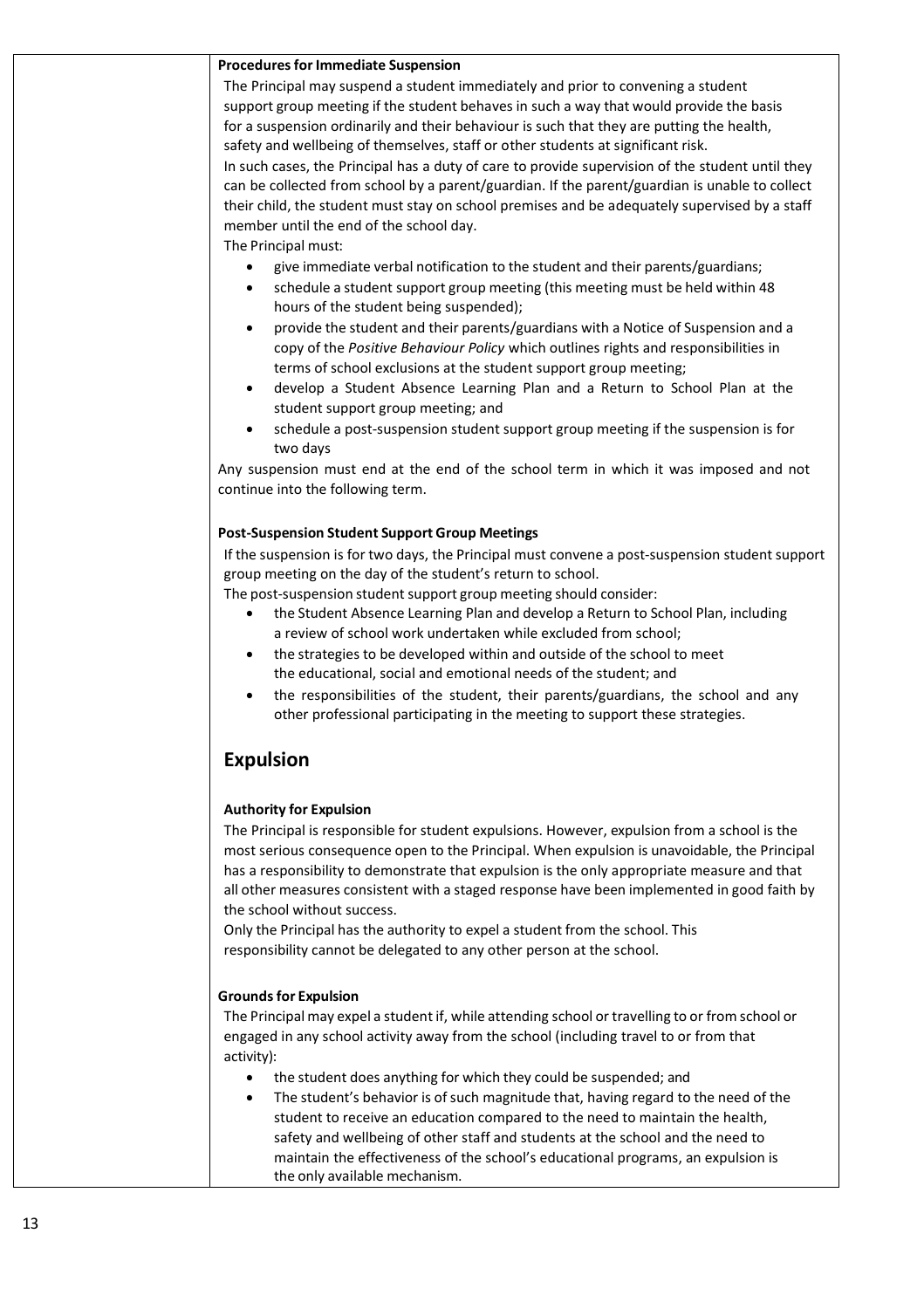In determining whether to expel a student the Principal must determine that expulsion of the student is appropriate to:

- the behaviour for which the student is being expelled;
- the educational needs of the student;
- any disability or additional learning needs of the student:
- the age of the student; and
- the residential and social circumstances of the student.

#### **Procedures Prior to Expulsion**

Prior to an expulsion, the Principal must ensure that:

- a comprehensive range of strategies, consistent with the staged response, to meet the educational, social and emotional needs of the student has been considered and implemented by the school; and
- despite these strategies, the student'sinappropriate behavior persists
- the student and parents/guardians must be informed that expulsion is being considered and must be given the opportunity to be heard. This should be undertaken through the student support group process
- the Principal may implement an immediate suspension pending expulsion, prior to a student support group meeting being convened, only when the Principal considers that the severity of the situation and the possibility of immediate physical threat to another person warrants such action.

#### **Procedures for Expulsion**

If the Principal considers that expulsion is justified, they must notify the School Board that a student support group meeting is being convened to discuss the expulsion. When the School Board has been informed that the Principal is convening such as meeting, they must nominate a member of the Board to:

- attend the meeting;
- ensure that the appropriate education options are considered for the student; and
- assist in implementing the course of action agreed to at the meeting.

The Principal must convene a student support meeting to:

- provide the student and their parents/guardians with a Notice of Expulsion before the day on which the expulsion commences ; The Notice of Expulsion must state the reason/s for the expulsion and state the date of the commencement of the expulsion.
- provide a the student and their parents/guardians with information;
- ensure that the student and their parents/guardians have the opportunity to be heard; Every reasonable step must be taken to ensure that all relevant professional staff who have been working with the student can attend the meeting with the permission of the parents/guardians and the student. In exceptional circumstances a student support group meeting may occur outside the required timelines.

Following the student support group meeting, if the Principal determines that enrolment at another school is the most appropriate option for the student, all members of the student support group must work to facilitate that enrolment. It is the responsibility of the Principal to ensure that the student is enrolled at another school if the student is of compulsory school age.

#### **Procedures Following Expulsion**

When a student has been expelled, the Principal must, within 24 hours of the commencement of the expulsion, forward a copy of the Notice of Expulsion to the School Board, with a written expulsion report which must contain:

• A short statement of the history of the student's time at the school, the grounds for the expulsion, any considerations in support of the expulsion including a comprehensive range of strategies employed to date and any representations made by the student or their parents/guardians;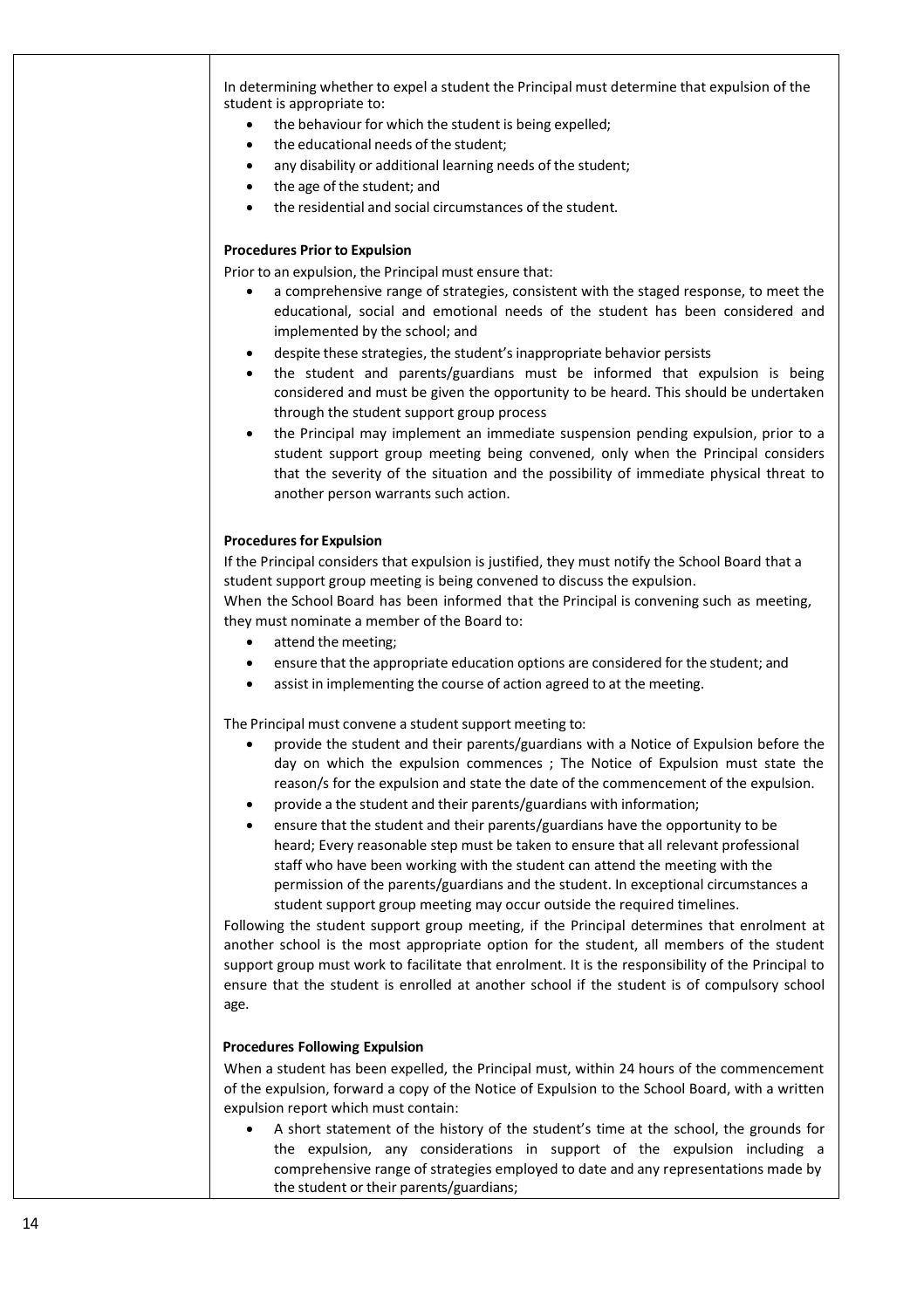| a summary of the options considered by all the student support group meetings and<br>$\bullet$<br>why expulsion is considered necessary;                                                                                                             |
|------------------------------------------------------------------------------------------------------------------------------------------------------------------------------------------------------------------------------------------------------|
| details of the arrangements that have been made for the continuing education<br>and/or employment of the student; and                                                                                                                                |
| recommendations on whether any further action either at the school, local, or<br>community level is required, including strategies at the school to prevent the repeat<br>of similar circumstances.                                                  |
| The School Board should work with the school to ensure that the student is supported and<br>the outcomes of the Expulsion Report are achieved.                                                                                                       |
| <b>Transition Arrangements</b>                                                                                                                                                                                                                       |
| The school must schedule a meeting with the destination school of the expelled student and<br>ensure that information relevant to the needs of the student is passed to the enrolling school<br>in accordance with the Information Privacy Act 2000. |
| <b>Appeal Process</b>                                                                                                                                                                                                                                |
| Grounds on which an expulsion can be appealed are:                                                                                                                                                                                                   |
| that the expulsion process was not followed by the school;<br>$\bullet$                                                                                                                                                                              |
| reasons for which the student was expelled are considered unfair; or<br>$\bullet$<br>other extenuating circumstances.                                                                                                                                |
| Any appeal must be lodged with the Principal within 10 school days of receiving the Notice of<br>Expulsion                                                                                                                                           |
|                                                                                                                                                                                                                                                      |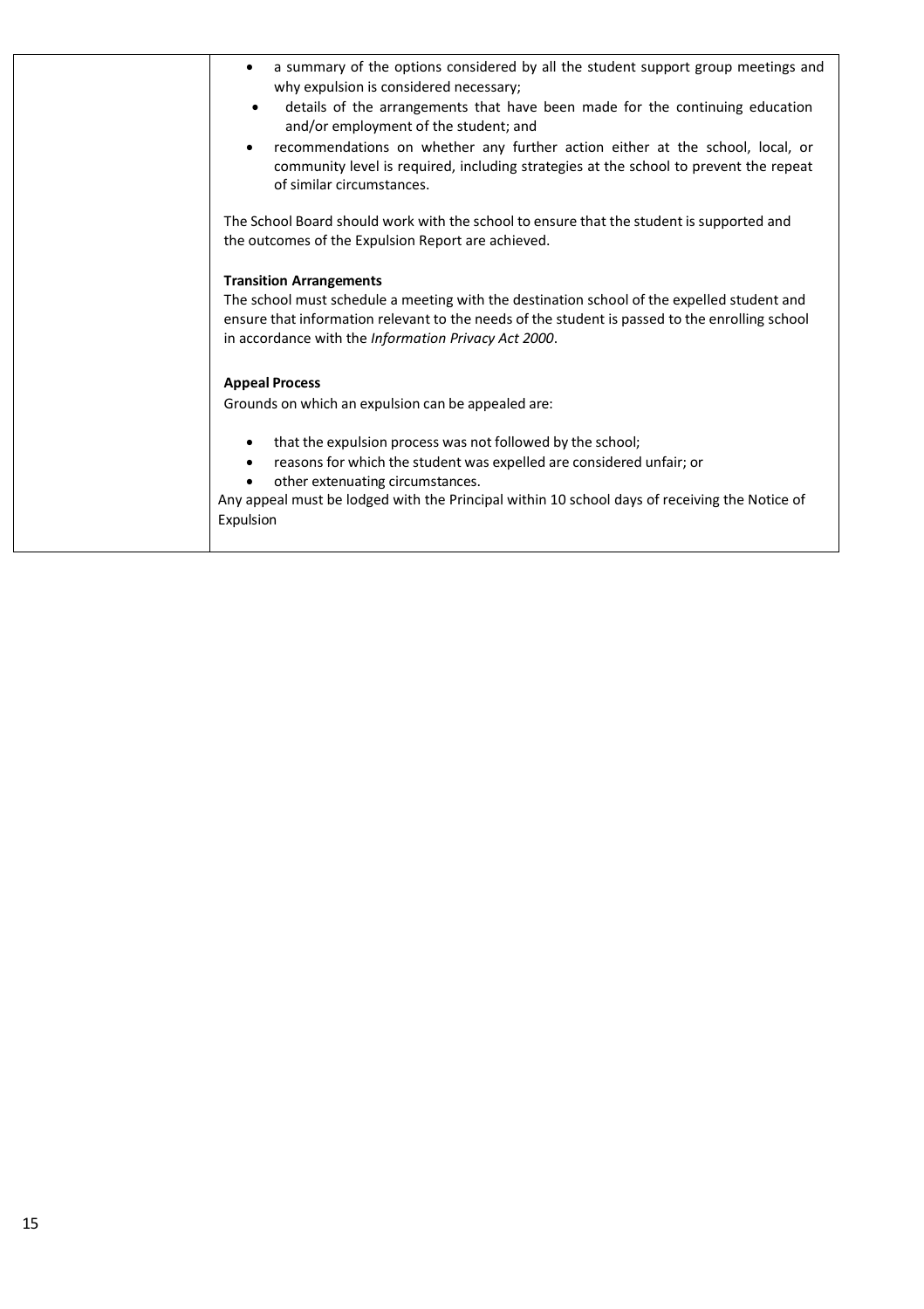Castlemaine Steiner School& Kindergarten

## **APPENDIX D**

# **STUDENT BEHAVIOUR AND DISCIPLINE PROCEDURE**

#### **NOTE:**

**DISCIPLINE**

**LEVEL**

**SYSTEM**

- 1. Staff reserve the right to implement Levels 3 and 4, without reference to Levels 1 and 2 for serious transgressions, including substance abuse, threatening the safety of others, harassment of any description, violence or any illegal activity.
- 2. The application of this procedure represents a point in time after the unsuccessful implementation of the following:
	- normal class behaviour management strategies
	- 'Individual Learning Plans' which includes significant consultation with parents
	- school-wide strategies such as child studies, class studies
- 3. The school takes each individual case on its particular merits and considers all factors that have led to the situation, which would include the age of the child. We must be conscious that: children in younger classes are only just developing connection to their conscious behaviour and may not have developed enough to fully grasp the meaning of consequences. For younger children to have reached this part of the behaviour management model means there are serious issues present for which outside agency may be required.

|                                       | <b>REASON</b>                                                                                                                                                                                                                                                                                                                                                                                                                                                                                                                                                                                                                                                                            | <b>CONSEQUENCE</b>                                                                                                                                                                                                                                                                                                                                                                                                                                                                                                                                                | <b>YOUR RESPONSE</b>                                                                                                                                                | <b>YOUR CHOICES</b>                                                                                                                                                                                                                                                                                                                                                                                                                                                                 |
|---------------------------------------|------------------------------------------------------------------------------------------------------------------------------------------------------------------------------------------------------------------------------------------------------------------------------------------------------------------------------------------------------------------------------------------------------------------------------------------------------------------------------------------------------------------------------------------------------------------------------------------------------------------------------------------------------------------------------------------|-------------------------------------------------------------------------------------------------------------------------------------------------------------------------------------------------------------------------------------------------------------------------------------------------------------------------------------------------------------------------------------------------------------------------------------------------------------------------------------------------------------------------------------------------------------------|---------------------------------------------------------------------------------------------------------------------------------------------------------------------|-------------------------------------------------------------------------------------------------------------------------------------------------------------------------------------------------------------------------------------------------------------------------------------------------------------------------------------------------------------------------------------------------------------------------------------------------------------------------------------|
| <b>LEVEL</b><br>$\blacktriangleright$ | After working with the school's<br><b>Restorative Practices the</b><br>teachers are still concerned<br>over the lack of co-operation,<br>disobedience or disrespect<br>shown by the student, e.g.<br>Repeatedly causing problems<br>$\bullet$<br>in class or in the playground<br>Being rude to teachers or<br>$\bullet$<br>teasing others<br>Forgetting manners or<br>$\bullet$<br>crossing boundaries set<br>The student continues to<br>$\bullet$<br>disregard guidelines given<br>as to what is acceptable<br>and what is not.<br>The student is not keeping to<br>$\bullet$<br>the agreements in the<br>Individual Learning Plan<br>Repeatedly disrupting the<br>learning of others | Parents will be asked to attend<br>an interview with the Class<br>Teacher and Principal, previous<br>strategies will be reviewed and<br>the process of this procedure<br>will be outlined.<br>A record sheet which contains<br>negotiated behavioural goals<br>is to be completed by each of<br>the teachers for 5 consecutive<br>days after each session.<br>Parents / guardian will sign it<br>each night and it will be<br>returned to the guardian / class<br>teacher the next morning.<br>Interviews with the School<br>Welfare Officer can be<br>organized. | The student should<br>demonstrate they are<br>genuine in wanting to<br>modify their attitudes and<br>behaviours.<br>Act responsibly and with<br>respect for others. | The student will be asked to<br>list the things he/she is have<br>difficulty doing which act as<br>triggers for inappropriate<br>behaviour.<br>We require the student to<br>be more proactive around<br>difficulties and be<br>prepared to ask for help.<br>If a problem arises the<br>student is encouraged to<br>seek the help of teachers<br>before it becomes a<br>major issue.<br>The student is asked to<br>show an awareness and<br>understanding of the<br>Code of Conduct. |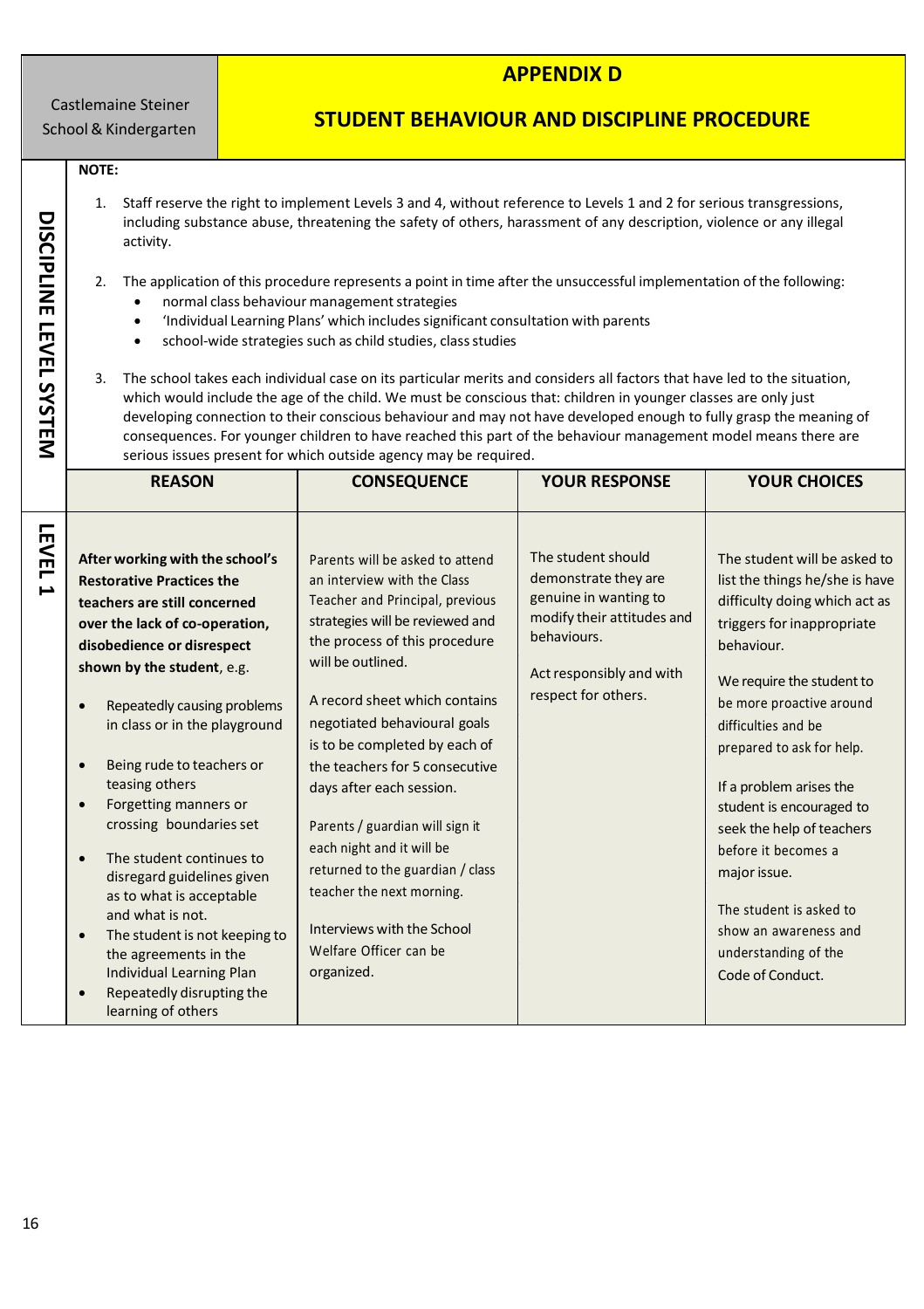|              | The difficulties are still present | At this stage teachers are very                                                                                                                                                                         | The student will be                                                                                      | We ask that students try to                                                            |
|--------------|------------------------------------|---------------------------------------------------------------------------------------------------------------------------------------------------------------------------------------------------------|----------------------------------------------------------------------------------------------------------|----------------------------------------------------------------------------------------|
| <b>LEVEL</b> | and behaviour and attitude are     | concerned.                                                                                                                                                                                              | required to talk more                                                                                    | face the problems identified                                                           |
|              | not showing signs of               |                                                                                                                                                                                                         | about behaviour, attitude                                                                                | by the teachers. The                                                                   |
| $\sim$       | improvement.                       | Parents will receive a letter<br>requesting a meeting with the                                                                                                                                          | and plans to the Teacher.                                                                                | student's parents will assist<br>in this process and the                               |
|              |                                    | Class Teacher and the Principal<br>to review Level one. The                                                                                                                                             | The student will be<br>required to take notice of                                                        | school Welfare Officer.                                                                |
|              |                                    | student may also be required to                                                                                                                                                                         | comments made by                                                                                         | Students will be encouraged                                                            |
|              |                                    | attend.                                                                                                                                                                                                 | subject teachers and<br>act on them.                                                                     | to face these rather than<br>avoid them.                                               |
|              |                                    | The negotiated behaviours will                                                                                                                                                                          |                                                                                                          |                                                                                        |
|              |                                    | be reviewed and re-strategised                                                                                                                                                                          | The student will need to                                                                                 | Students are asked to seek                                                             |
|              |                                    | if deemed appropriate. A<br>further opportunity of five (5)                                                                                                                                             | complete the 5 days with<br>consistently good                                                            | advice on ways to improve.                                                             |
|              |                                    | days is given in order for the                                                                                                                                                                          | behaviour and                                                                                            | Students are encouraged to                                                             |
|              |                                    | student to meet the goals                                                                                                                                                                               | demonstrate he/she is                                                                                    | ask questions of teachers                                                              |
|              |                                    | outlined in the behaviour plan.                                                                                                                                                                         | genuine in modifying<br>behaviour and attitudes.                                                         | who will listen and try to<br>assist.                                                  |
|              |                                    | The student will not attend the                                                                                                                                                                         |                                                                                                          |                                                                                        |
|              |                                    | next Class outing / excursion                                                                                                                                                                           |                                                                                                          |                                                                                        |
|              |                                    | unless there is significant                                                                                                                                                                             |                                                                                                          |                                                                                        |
|              |                                    | improvement in the student's                                                                                                                                                                            |                                                                                                          |                                                                                        |
|              |                                    | record over the last 10 days.                                                                                                                                                                           |                                                                                                          |                                                                                        |
|              | The unacceptable behaviour is      | Parents will be informed and                                                                                                                                                                            | The student needs to                                                                                     | The situation is now quite                                                             |
| <b>LEVEL</b> | still evident                      | the student will be withdrawn                                                                                                                                                                           | show they are genuine in                                                                                 | serious.                                                                               |
|              |                                    | from classroom activities as                                                                                                                                                                            | modifying attitudes and                                                                                  |                                                                                        |
| $\omega$     |                                    | deemed fit by the Class Teacher                                                                                                                                                                         | behaviours in a                                                                                          | The question needs to be                                                               |
|              |                                    | to be supervised by a person<br>with Authority eg. The Principal<br>or delegate for 3 days.                                                                                                             | demonstrative way.                                                                                       | asked if the Castlemaine<br>Steiner School is the right<br>school to meet the needs of |
|              |                                    | These may include:                                                                                                                                                                                      |                                                                                                          | the student.                                                                           |
|              |                                    | any class or classes of<br>instruction;<br>recess and<br>lunch breaks<br>identified school<br>activities or programs.<br>The student will not be<br>included in the next<br>excursion or Class<br>Camp. | In this time the student<br>will need to identify why<br>he/she would like to<br>continue at the school. |                                                                                        |